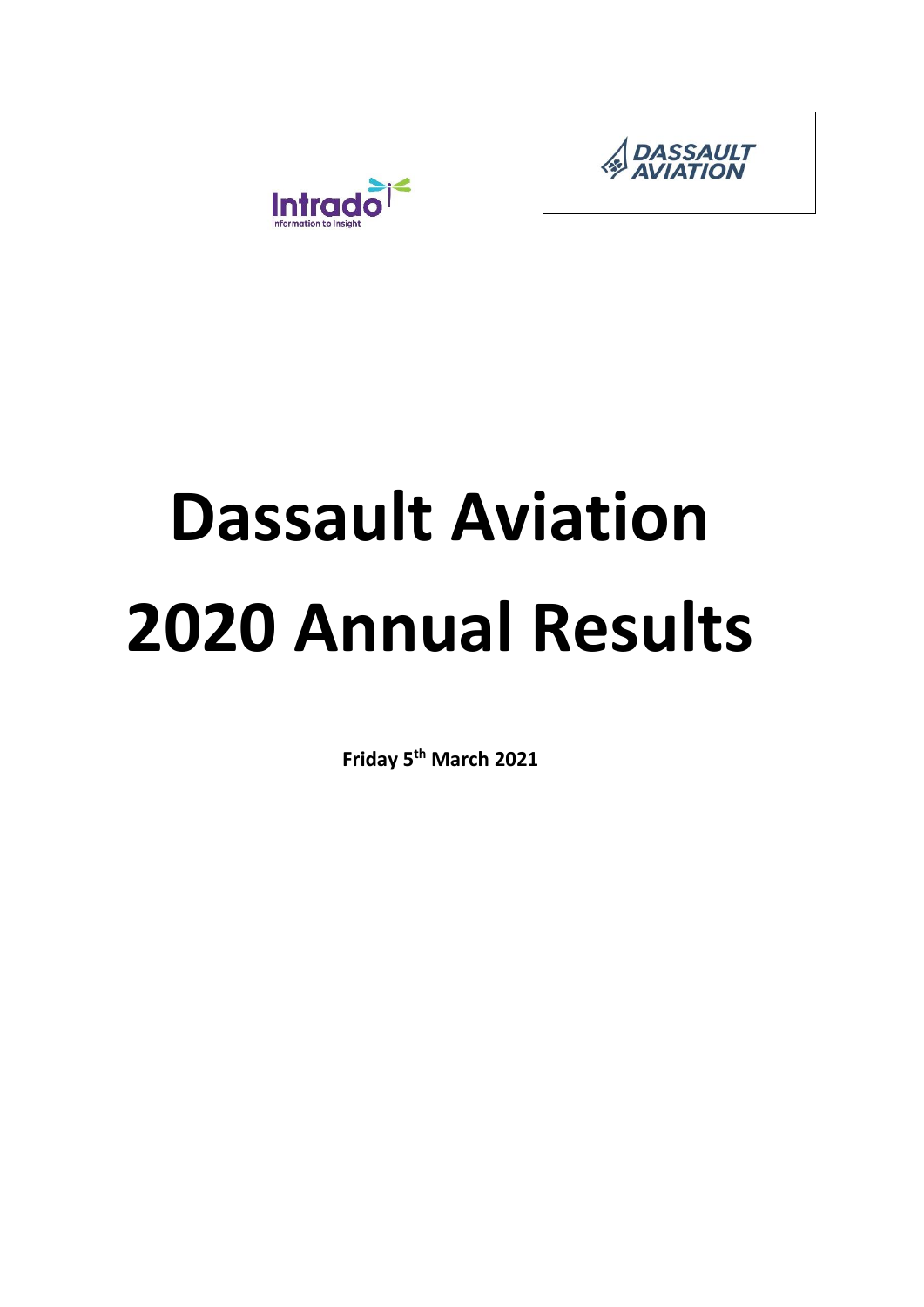**List of MAIN speakers Company Job title** Éric Trappier Mathieu Durand

Dassault Aviation Dassault Aviation CEO

# **PRESS CONFERENCE 2020 ANNUAL RESULTS – MARCH 5, 2021**

#### **Éric Trappier** *CEO*

Good morning, I don't know if you heard me the first time. A little technical glitch.

So, we're doing this press conference remotely because of COVID-19. We will be giving you the presentations by video conference and an unusual organisation for questions. The first part will be as usual, and I suggest right away you watch the film for 2020 events summing up the highlights of the year.

#### **Video Speaker**

The French Air Force and Navy announced at the end of 2019 the first operational capability of the Rafale F33 Standard, a major step towards the implementation of two new capabilities offered by this tender: the TALIOS laser targeting pod and the METEOR air dominance missile.

On January 15, Éric Trappier inaugurated the expansion of the Dassault Falcon Service H3 maintenance hangar at Le Bourget, which can now accommodate four Falcon aircraft at once. Dassault Aviation took part in their first *La Fabrique Défense* Trade Show in Paris on January 17 and 18. Florence Parly inaugurated the show, which is aimed at promoting the spirit of defence, strengthening the connection between the armed forces and the French nation and encouraging the emergence of a European strategic culture.

On February 20, 2020, the French Ministry of Armed Forces in Paris, France, Germany and Spain officially signed the contract on the launch of a demonstrator for the FCAS - Future Combat Air System - in the presence of the major manufacturers. The aim is to fly a demonstrator of the future next generation fighter, NGF, in 2026. This programme is under the responsibility of Dassault Aviation.

Confronted with the unprecedented COVID-19 pandemic crisis, and to comply with government guidelines, our CEO, Éric Trappier, requested that an Emergency Measures Plan be set up on March 16, prioritising the health and safety of employees and their families.

As soon as this crisis hit us, we took emergency measures. We asked vulnerable people to work from home. We halted production and even stopped on-site work for development while determining the Best Measures we needed to adopt. The Best Measures were defined and presented to our social partners, which even resulted in a Central Works Council. After much discussion, our unions overwhelmingly approved this start-up plan provided that our measures are properly implemented and are trusting us to launch it.

To support Dassault Aviation, the Board of Directors decided that no dividend will be paid to shareholders but employee profit sharing incentive schemes will be maintained.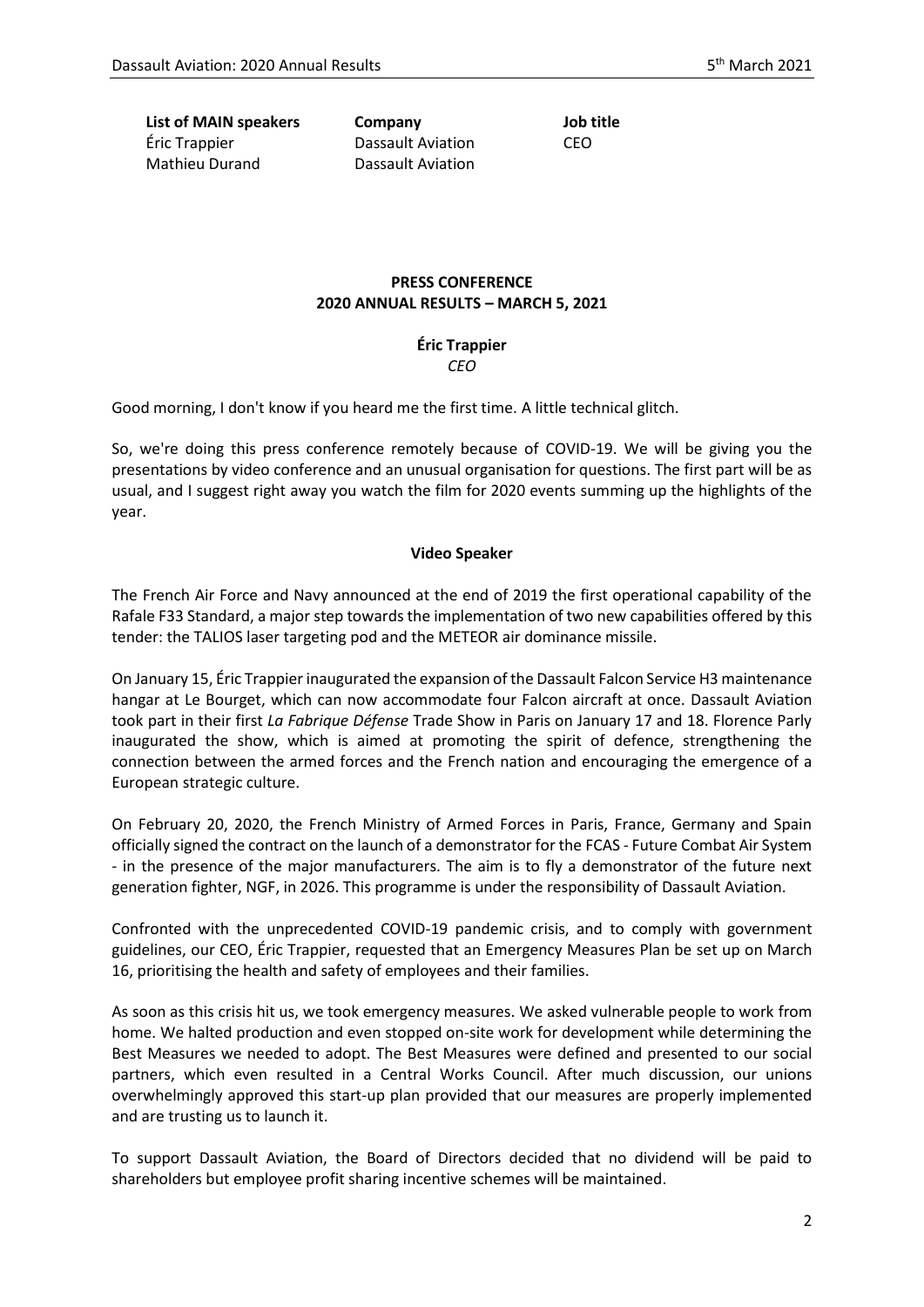Our crisis task force, chaired by the CEO, met twice a day. It was supported by dedicated crisis task forces. Employees quickly adapted to working from home, which became the norm and became more effective and efficient. 2,200 laptops were distributed. More than 1,500 teleconferences were held on a daily basis. To guarantee the safety of our on-site employees, all measures were taken. Masks were supplied and distributed on our sites and it is now mandatory to wear these masks.

Providing support to the forces, in particular for ongoing operations, but also to maintain the missions of the permanent Air Defence posture, was one of the top priorities for Dassault Aviation. The company's efforts and determination guaranteed that our essential tasks quickly resulted in the resumption of air activities and the fulfilment of contractual commitments in the Military and Civil domains.

The Minister of Armed Forces visited the company headquarters on May 15. This really highlighted State support in this crisis period.

Thank you all for your work mobilisation and conscientiousness, and for the climate of trust in which our relations have continued. I am pleased to see that you have found the ways and means to create completely different working conditions. This is a fundamental resource. You have taken into consideration our urgent needs. Thank you very much and we will continue to work together with great confidence in the coming weeks and months.

I have two priorities relating to these topics: the short and medium term priority is the Rafale and the short and medium term priority that requires long term action is the NGF programme. We really need to work well together in these two areas to ensure longevity and they will ultimately ensure that we always have a manufacturing base in France and an effective design office to help with this in the future.

Dassault Aviation is committed to the fight against the pandemic by making two Falcon aircraft available to the French Armed Forces to transport medical personnel quickly as part of the operation resilience. Flights were also provided for the Aviation Without Borders charity. One hour flight to [? 00:06:23]. Nice weather, thank you.

The company gave 130,000 masks to regional healthcare agencies at the beginning of the crisis. Dassault Aviation employees were also involved in different charitable operations supported by the company.

Dassault Aviation has been fully committed within GIFAS [ph 00:06:56] to establish a plan to support the aviation industry with the government. This plan helps limit the disaster that could have occurred without it.

Secondly, we set up a fund with our four major contractors. The Big Four are allocating money; about 200 million euros, and the State is also giving 200 million euros. And using the 400 million euros, we will raise private capital to release around 1 billion euros, not only to prevent the bankruptcy of certain companies, but also to help modernise because the supply chain must be even stronger at the end of the crisis to be competitive. We need to accelerate the digital transformation of our supply chain and the Big Four. We are working from now up to one or two years in the future because the crisis will last this long but also keeping an eye on the future, keeping an eye on decarbonized aircraft and everything digital with our design offices.

Thanks to the cohesion, responsiveness and determination of our employees and a constructive dialogue with the staff representatives, Dassault Aviation is in the best position to manage this crisis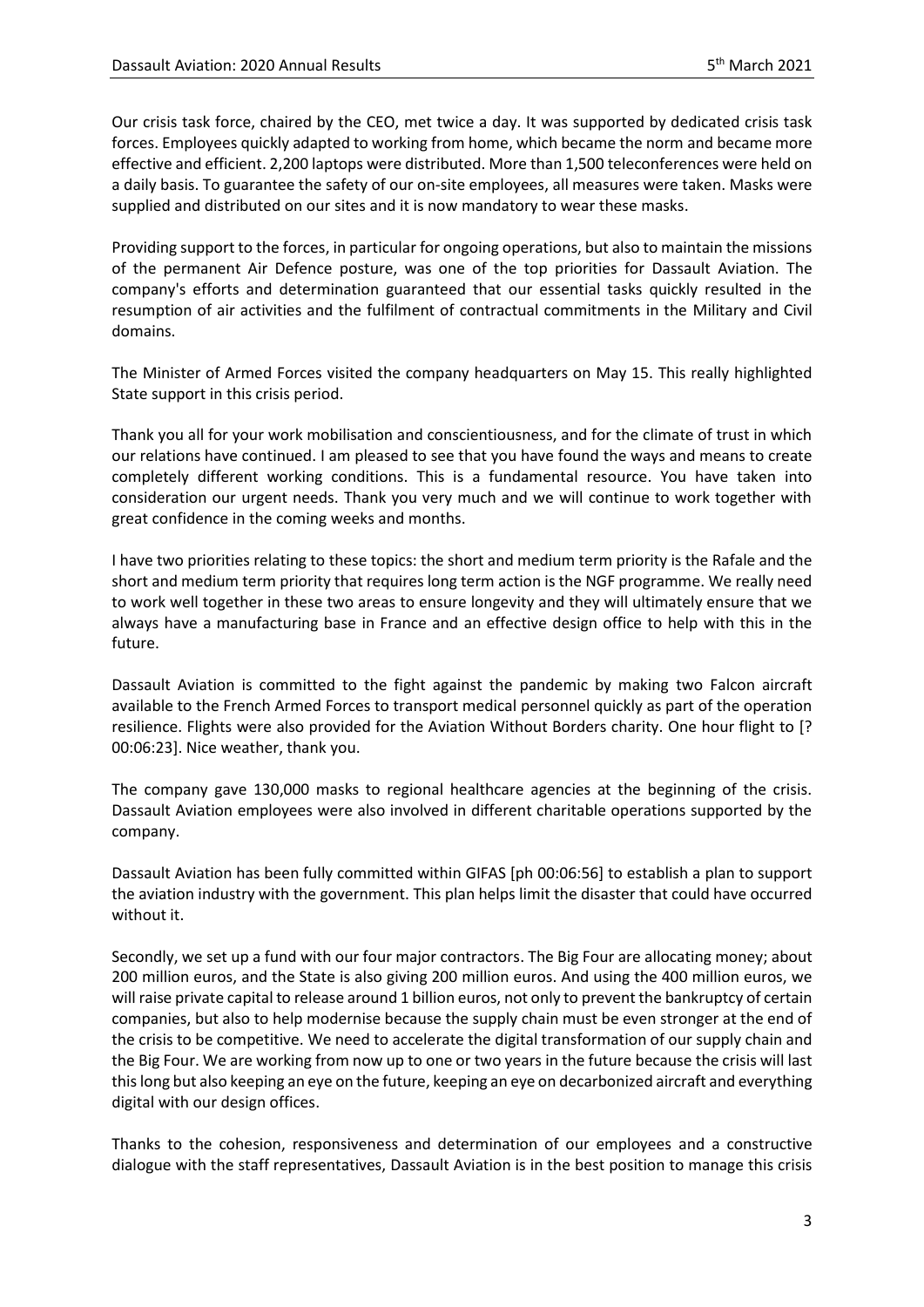in the short, medium, and long term. We can this pursue the activities that ensure our company's future and continue deploying the Leading Our Future Transformation plan.

In the first half year, the company also pumped up resources into developing the F4 Standard of the Rafale. The training sessions for Indian pilots and mechanics continued in Mérignac, as did acceptance of completed Rafales. The delivery of a new upgraded ATL2 took place in Easter [ph 00:08:41].

In the Civilian domain, Dassault Aviation made the Falcon 6X a priority. The development schedule for this new aircraft still has the objective of entering into service in 2022. Éric Trappier signed a patronage agreement with General Christian Baptiste, National Delegate for the Order of Liberation, on June 18. Created by Charles de Gaulle in 1940 to reward the stakeholders in the French liberation, this order now aims to develop the spirit of defence. This is an essential quality when dealing with this unprecedented global crisis.

For the second consecutive year, Dassault Aviation came in first in AI and satisfaction survey on business aircraft fleet support. On July 27, the first five Indian Air Force Rafale aircraft operated by Indian pilots flew from Mérignac to the Ambala Air Base.

To help Lebanon after the tragic explosion in Beirut on August 4, 2020, and in response to the call to arms made by the French President, Dassault Aviation established a support agreement with the Lebanese NGO, Nawraj. On December 22, medical equipment worth 150,000 euros was handed over to the Soeurs du Rosaire Hospital in Beirut.

The layout of the Falcon 6X cabin won the Private Jet Design award. This cabin, the largest on the market with smooth curves, redefines the passengers' flight experience. The company came in first in the Aviation, Marine, Space category of the Challenges prize for the most virtuous companies in reducing greenhouse gases.

Dassault Aviation co-organizes the Paris Region Challenge AI for Industry 2020 with the Ile-de-France region, in which a dozen start-ups took part. The goal was to use AI algorithms to develop virtual sensors.

Just like in 2019, in 2020, Dassault Aviation was the third most popular company for students and engineering graduates from all sectors, according to an Epoka/Harris Interactive study. The Ministry of Armed Forces visited our Seclin plant, near Lille, in November 19 at the presence of the Chairs of the Defence Committees of the French National Assembly and Senate.

On those occasions, Florence Parly announced an order contract for the Maritime Surveillance and Intervention Aircraft, AVSIMAR, program named Albatros. A symbol of the civil-military duality of Dassault Aviation, this aircraft is based on the Falcon 2000LXS. It includes a multifunction radar under the fuselage, high-performance optronic turret, observation windows, a search and rescue kit release system, and dedicated communication systems.

On December 8 in Mérignac, the first e-rollout in history took place: the Falcon 6X e-rollout. With the COVID-19 crisis, this ceremony was original in terms of content, form, and distribution.

Just four months after the Intention to Purchase stated by Greece, on January 25 in Athens, Éric Trappier and Theodoros Lagios, the General Director of the General Directorate for Defence Investments and Arms at the Greek Ministry of National Defence, signed two contracts for the purchase of 18 Rafale aircraft and related logistics support. A ceremony was held with the French Minister of Armed Forces and the Greek Minister of Defence in attendance. The order for the 18 Rafale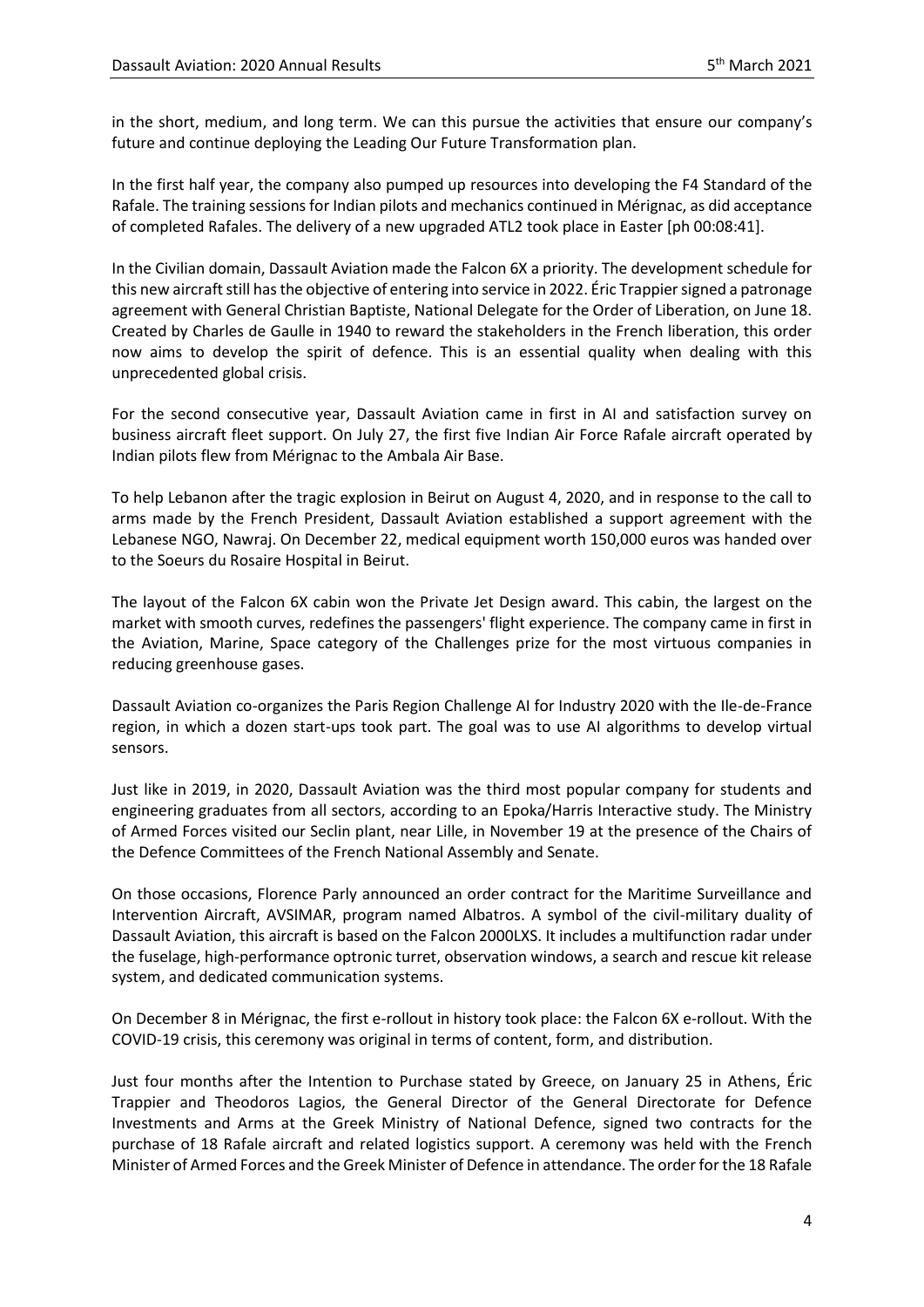aircraft covers 12 aircraft currently in service in the French Air and Space Force and six new aircraft manufactured in Dassault Aviation's production plants. To satisfy the Greek authorities' urgent needs, deliveries will start in the summer 2021 for two years.

The arrival of Rafales at the Hellenic Air Force illustrates the quality of the strategic ties between Greece and France. It highlights the continuing good relations with the Dassault Aviation and its industrial partners, which have been going strong for 45 years. During her tour of our Argonay plant in the Haute-Savoie region, where the flight control systems for all Dassault aircraft have been produced since 1963, Florence Parly, Minister of Armed Forces, announced the decision to order 12 Rafale aircraft to replace those sold to the Greek Air Force. This order means that the French Air and Space Force will be equipped with 129 Rafale aircraft by the end of 2025.

## **POST YEAR-END EVENTS**

# **Éric Trappier** *CEO*

And now after the film presenting 2020 highlights, let's present our results.

Like you saw in the film, there are post year-end events not included in the figures. We'll be showing you the Greek contract, the 12 aircraft pre-owned by the French Air Force we're selling to Greece, and new ones, 12 aircraft to replace these aircraft going to Greece.

## **2020 CONTEXT**

2020 was marked by the COVID-19 crisis, of course, which is a global crisis. I'll come back to it. And for France and Dassault Aviation, in particular, international tensions all over the place, which remain a concern for governments. Terrorism, still hitting France and other countries and the rise of environmental concerns in France, Europe, and the world.

2021 will continue with these uncertainties, with more hope with COVID-19, with vaccines coming in and the ramping up of vaccination throughout the year. And this should enable a return to quasinormal conditions by the end of the year and the years to come. The aeronautics crisis, the industry crisis may last a bit longer.

#### **FRENCH AVIATION SUPPORT PLAN**

So French aviation support plan. So, French aviation remains the main topic between different companies: Airbus, Safran, Dassault and Safran, to a lesser extent. So, we need a plan to ensure and support the supply chain because behind these big companies, there are 500 companies in France that suffered and are still suffering from a lower workload because airlines are buying fewer aircraft and have not commissioned a lot of aircraft.

So, there's a plan. It started with GIFAS [ph 00:16:05]. It was negotiated with the Ministry of Economy, and it was announced this past June beyond partial furlough, temporary unemployment plans which allowed our companies to keep employees on board and maintain skills in-house instead of laying off people for the most part, even though some [? 00:16:33] are happening.

There were the State-guaranteed loans to cover a cash shortage in SMEs, mostly. And we ourselves worked on a fund to be able to look a bit further into the future. This investment fund was implemented by Airbus, Dassault, Thales and Safran and co-funded by the French government.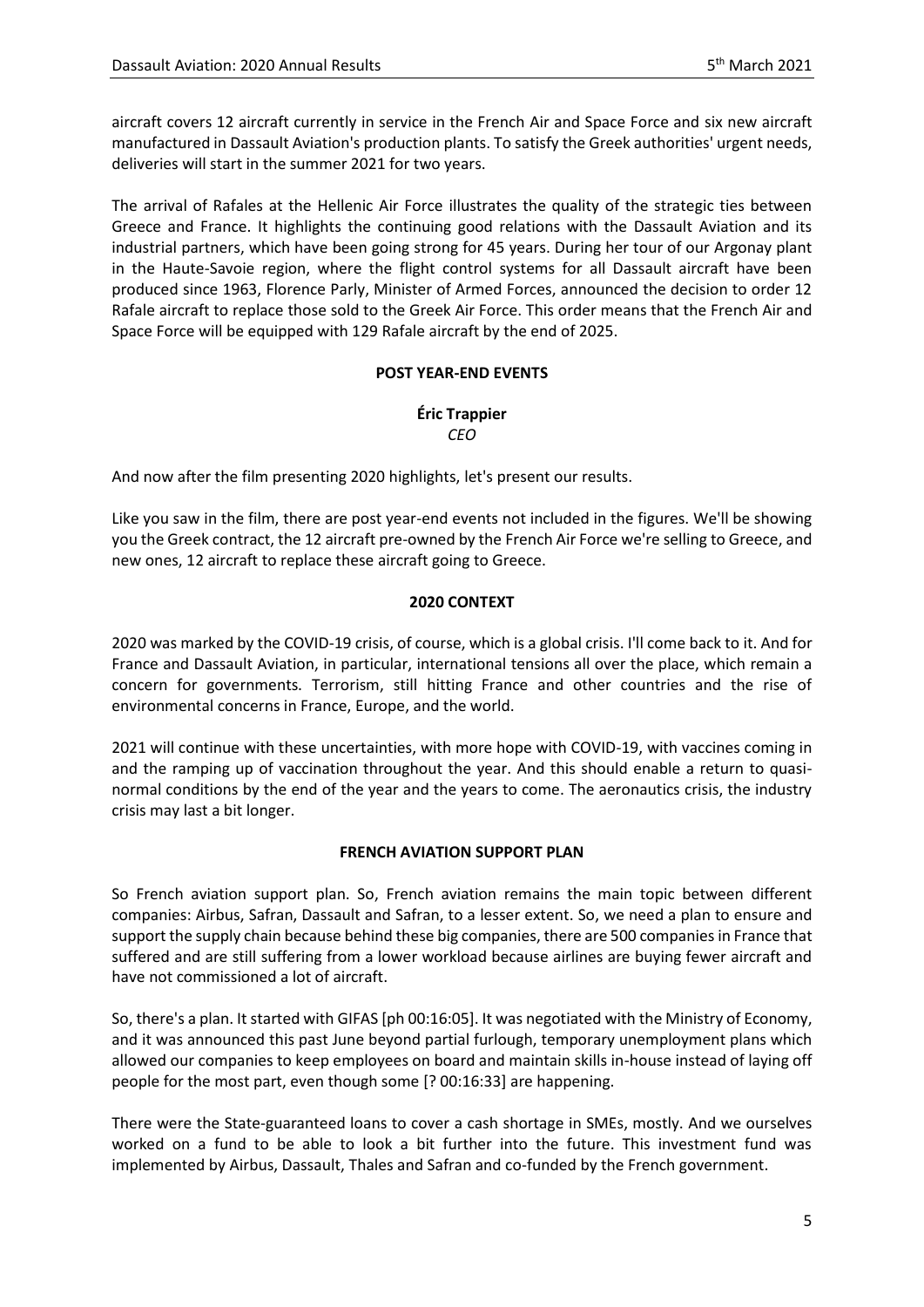We chose Aerofund. We raised funds on the institutional market as well. This is an operational fund, and it started working with watch towers defined - GIFAS that identified the entire supply chain and initiated the same for the defence industries to be able to access the fund. It has a twofold aim. One, offer capital, if needed, because we have to modernise the supply chain, like we mentioned, to be competitive in the future. It's not just about surviving today and waiting out the crisis, we also have to be future-ready, be ready for things to pick up again.

And lastly, other funds were rolled out by the Ministry of the Economy to modernise the economy. And then CORAC, that's the preparation of the future of commercial aviation as well as helicopters and business jets and airport equipment.

It's about looking into the future with breakthrough technology and getting ready for what the French government and Europe want with the plan developed and the Paris Conference and the issues presented to decarbonate part of aviation in the years to come. So that's 1.5 billion euros for three years. That's the CORAC package. And this prevents the collapse of the supply chain.

I am not saying everything is fine. There are problems and there will still be problems when things get better, i.e., when State support stops with the guaranteed loans or a temporary furlough plan, and it remains to be seen how we will organise the reimbursement. So, the fund will be there to help.

Dassault Aviation benefited from part of these aids but not much: 6 million euros of State temporary furlough allowance. And right now, as we speak, that has ended at Dassault, mostly thanks to the Rafale contracts. We also received 8 million euros from CORAC, and we'll get more in the future. And we ourselves paid 1 million euros into the investment fund out of our 13 million euros commitment in the coming months.

#### **DASSAULT AVIATION FACING COVID-19**

So, therefore, throughout this crisis, we have set up the health protocol, which was fundamental, protect our employees and the ability to go back to work, thanks to this health protocol. We were very much helped by the various federations, the UMM, the MEDEF, so as to harmonise all these measures vis-à-vis the health measures announced by the public authorities.

And then we resumed our authorities. Flights were resumed, as you saw in the film. So, to say that we did not have any delays, that everything went off well, no. It was a difficult year. We started working again progressively. And very quickly, right from April, we resumed work little by little until the summer where things became almost normal, almost normal with a lot of working from home. The fact that a lot of people were working from home and that the resumption was done gradually, this generated a lot of delays in our programmes.

We could negotiate this with the Ministry, but we had a priority plan. Our priority plan was to support our Armed Forces, which was done without any further ado, without any [? 00:21:34] support. And our teams remained on the spot abroad to support our aircrafts at the other end of the world, and we could deliver our aircraft, the Rafale, which was done throughout 2020.

For India, particularly, right on time in spite of the COVID, and our Falcons, as you will see, they trend with our figures with a slight drop because some of the clients put off their deliveries. But the delivery plan was more or less on time, the 6X also. I'll talk about this.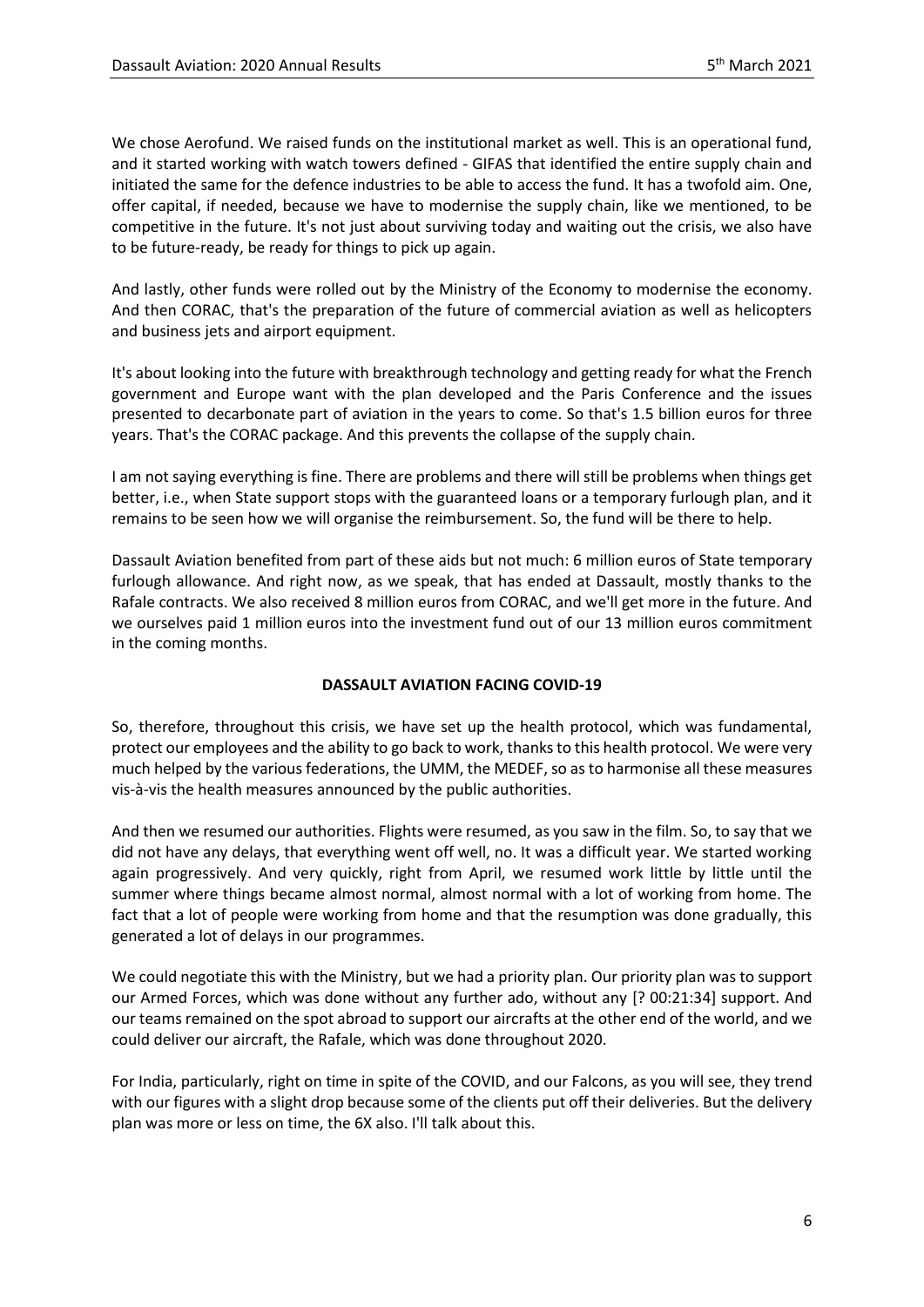And the work was pursued with our subcontractors, not just with Dassault but our entire subcontracting chain. The French one and the foreign ones were to pursue their activities. And so, they did their work so that we could pursue our preparation and the development of the 6X.

### **RAFALE EXPORT**

As for the Rafale export, we delivered 13 Rafale in 2020. We'll go back to the figures later on. The major fact that was well described in the film was the arrival of the Rafale in India. There was the first ferry and others afterwards, and the Rafale aircraft are operational in the Indian Air Force. And this was really awaited for by our Indian friends. We also pursued, in spite of the travel restrictions, in spite of the issues with travelling, we could pursue prospection abroad. And one of the results was Greece.

## **RAFALE FRANCE**

As for France, we pursued with the standard F4. The F3R is being installed in the French aircraft. This is underway. The F4 is being developed for the future years. That will be the standard in a few years from now. No Rafale deliveries. There's still a production delivery gap in France because of France's Military Procurement Law. This will be the case again next year.

We will resume deliveries to France from 2022 onwards, not only for the 28, we're talking about the 42, the 22 aircraft from '22 onwards, but the 12 additional ones that were ordered at the beginning of this year. So, that means 40 Rafales to be delivered from 2022 onwards. Until we have the fifth batch in France, which will be delivered from 2027 onwards with orders planned in 2023. But we've already begun some work to prepare the arrival of this fifth batch, and the work will be pursued in 2021.

# **MILITARY SUPPORT (1/2) RAFALE**

Support, that is very important. This is very dear to our Armed Forces Ministry. And the RAVEL France, the RAVEL contract, which is the MC vertical means that Dassault takes the responsibility of the entire support chain for all the equipment, apart from the engine, that is the subject of a separate contract. So, therefore, the RAVEL is deployed within the French Air Force. This contract was signed in 2019, over 10 years, with the notable element is the setting up of a big data platform that we are going to implement with the help of our Dassault system partner and with the common use, the joint use, between the Armed Forces and industrialists.

Rafale export, you've seen it, too. The important point is that we could continue training our pilots. Part of this training is done in the French Air Force. Another part is done in Mérignac where we've built a conversion training centre where we can carry out this training for the pilots and mechanics, for both.

Deploying technical support personnel in the countries using the Rafale, this was pursued. They pursued all their assignments, including during the COVID-19 crisis, which did not only impact France.

# **MILITARY SUPPORT (2/2) ATLANTIQUE 2**

As for the ATL2, we are pursuing the modernisation of ATL2. This was announced, and now we are implementing the modernisation of ATL2.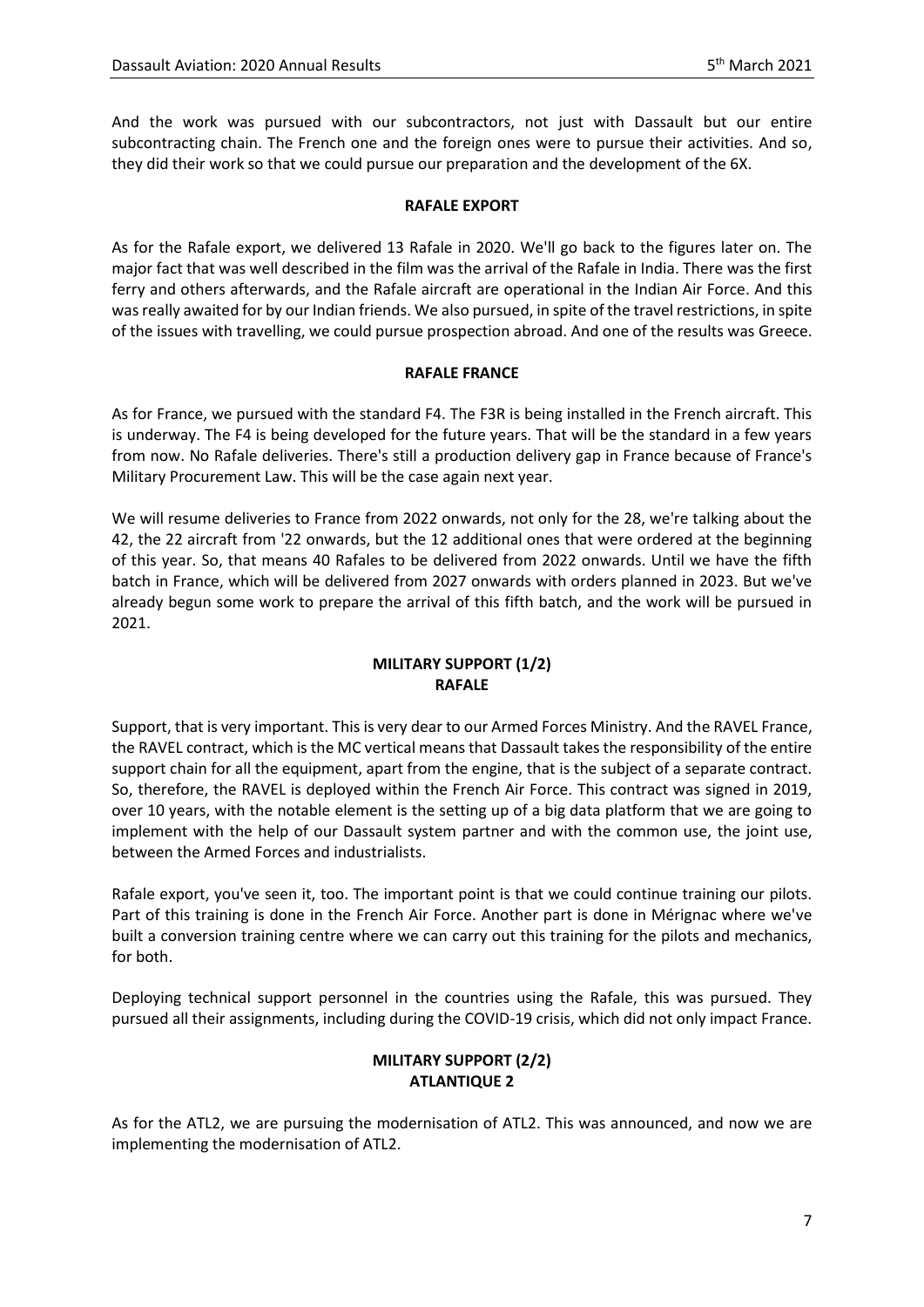We have signed with the DME verticalized [ph 00:26:24] MCO contract, which is called OCEAN, and this contract arrived in 2020. It is the same principle. We take the entire chain of suppliers, and we have the engines elsewhere. It is the same principle, and this is a ten-year commitment.

# **MULTI-MISSION FALCON**

The multi-mission Falcons. So, we have the Albatros. Seven Falcon 2000LXS for maritime surveillance were ordered, and there is an option for five more. We are pursuing the development of the Archange, which is the electronic war programme, which will replace the Transall Gabriel. Two were ordered in 2019, and there's one in option.

We have pursued our work on the Falcon 50. Falcon 50 is continuing its operations until the arrival of the Falcon 2000, with modifications in the aircraft so that it can drop SAR kits. So therefore, we will add dropping hatches. Japan has ordered six Falcon 2000 maritime surveillance aircraft, and we delivered the fifth one in 2020.

Germany, we delivered the DLR. The DLR is the German Aerospace Research Centre. We delivered one Falcon 2000 to the DLR, and this will be useful so that they can carry out a certain number of experiments.

## **FUTURE COMBAT AIR SYSTEM (FCAS)**

Future Combat Air System. I'd like to remind you that the JCS, the joint concept studies, this is pursued. The contract was signed beforehand. We signed the contract for Phase 1A for the studies on the demonstrators and especially the NGF, new generation fighter, and throughout 2020. First, it was difficult to work because of the COVID stopped the work. But work was pursued, and we could move forward in this Phase 1A.

The arrival of Spain. The NGF was two countries first. France, and Germany and Spain has arrived, and we'll talk about it again. And it has asked for one third of the work. So now we have a rationale where each country has one third of the work. And France is the leader of SCAF, of FCAS, and Dassault is the leader in the Phase 1 NGF.

I am going to take your questions later on, but it's true that right now, we have a difficulty to develop Phase 1B. When I mean develop, that is come up with a proposal that would be agreed upon by all the partners and that would enable us to have a contract before this summer. But there are a lot of hurdles. The breakdown - one third, one third, one third - has led the three manufacturers - actually, the two, Dassault on the one hand that will have one third; and Airbus that has its share in Germany and its share in Spain, and that will have two thirds.

So, one third for Dassault; two thirds for Airbus. That's the first difficulty. But this is a difficulty that Dassault has accepted. Then we have to share the work packages, and there's a strong will from Airbus to have a lot more joint packages. Joint, that means no one is liable. We're doing it together. And here, we have agreed on one third of the work packages are joint. And the other half was shared equally between the three. That means that Dassault has less responsibility in the remaining 50% than the other two.

And we have an additional request, that is to balance out qualitatively the work packages that are sensitive or strategic. And here again, there are a few hurdles. So, therefore, we are carrying out discussions, and I'll take your questions later on. So, this is an additional difficulty in finding the right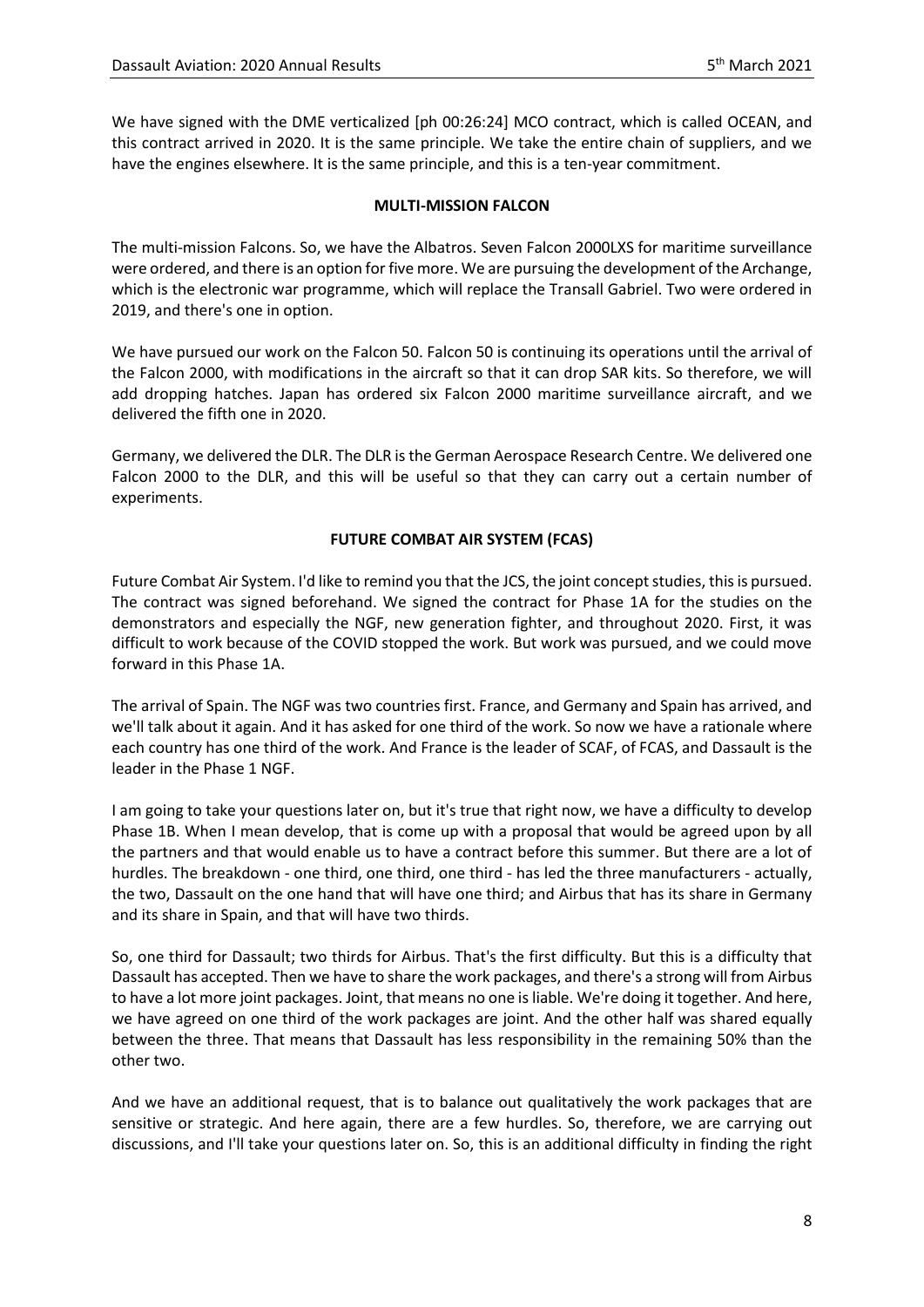contracts on how we can be the leaders or prime contractors in this organisation. And secondly, we have other issues related to intellectual property.

### **EURODRONE**

The Eurodrone is the opposite. Airbus is the prime leader. Dassault is the subcontractor with a certain number of responsibilities. We were partners in the upstream definition study. Now we are pure subcontractors. This does not pose any problem to me [ph 00:31:25], and we are faithful subcontractors, and Airbus is the prime contractor. We're waiting for this contract to be finalised, and this will be done in 2021.

## **FALCON MARKET CONTEXT**

As for the Falcon, the year was more difficult in terms of delivery. You remember that in July, I had modified the objectives. So, we had gone from 40 Falcons to 30 Falcons. And finally, we would have delivered 34 Falcons in 2020 compared to the 40 at the beginning of the year and 30, which was the revised figure in July. This is explained by the fact that clients did not really travel much in 2020 because of the COVID, which restricted traveling.

And this also generated an economic crisis, a lot of uncertainties about the future. And these uncertainties led our clients to not order new aircraft. They came and collected their aircraft. There was a slight gap. There was this passage from 40 to 30 and then 34, and some aircraft were not sold.

So, it was very difficult in terms of orders for us. So, 15 orders in 2020, out of which the seven for the French authorities, the National Navy, and seven Albatros. That means eight Falcon aircraft sold in 2020.

#### **FALCON 6X**

As for the 6X, we did our best to maintain our plans. I'm not saying we didn't have difficulties. I'm not saying we generated delays. There were delays, especially at the beginning of the crisis. It was difficult for everybody. But finally, we managed to hold our programme, and we wanted to start and have an entry into service at the end of 2022. But it remains difficult because the situation is still quite difficult with our subcontractors.

Yesterday and today, we have 6X rolling. The rolling is the phase just before the maiden flight, and I had indicated that the first maiden flight would take place in the first quarter of 2021. And so therefore, I think we will keep this promise. The 6X is 5,000 aeronautical aircraft with the largest cabin in the market, and we have a certain number of orders and discussions underway with clients.

#### **FUTURE FALCON**

The future of Falcon. I think this is the last time I'll be frustrating you. We have prepared the announcement for this new aircraft. It will be done in presence, if the conditions are better, but I will not wait for more months to make the announcement. We have tested with the e-rollout of the 6X. We can still keep working in our marketing presentations remotely. And if the conditions are not proper, we will not do it in presence, and we will do it as an e-announcement in the coming months or in the coming weeks.

# **FALCON CUSTOMER SERVICES**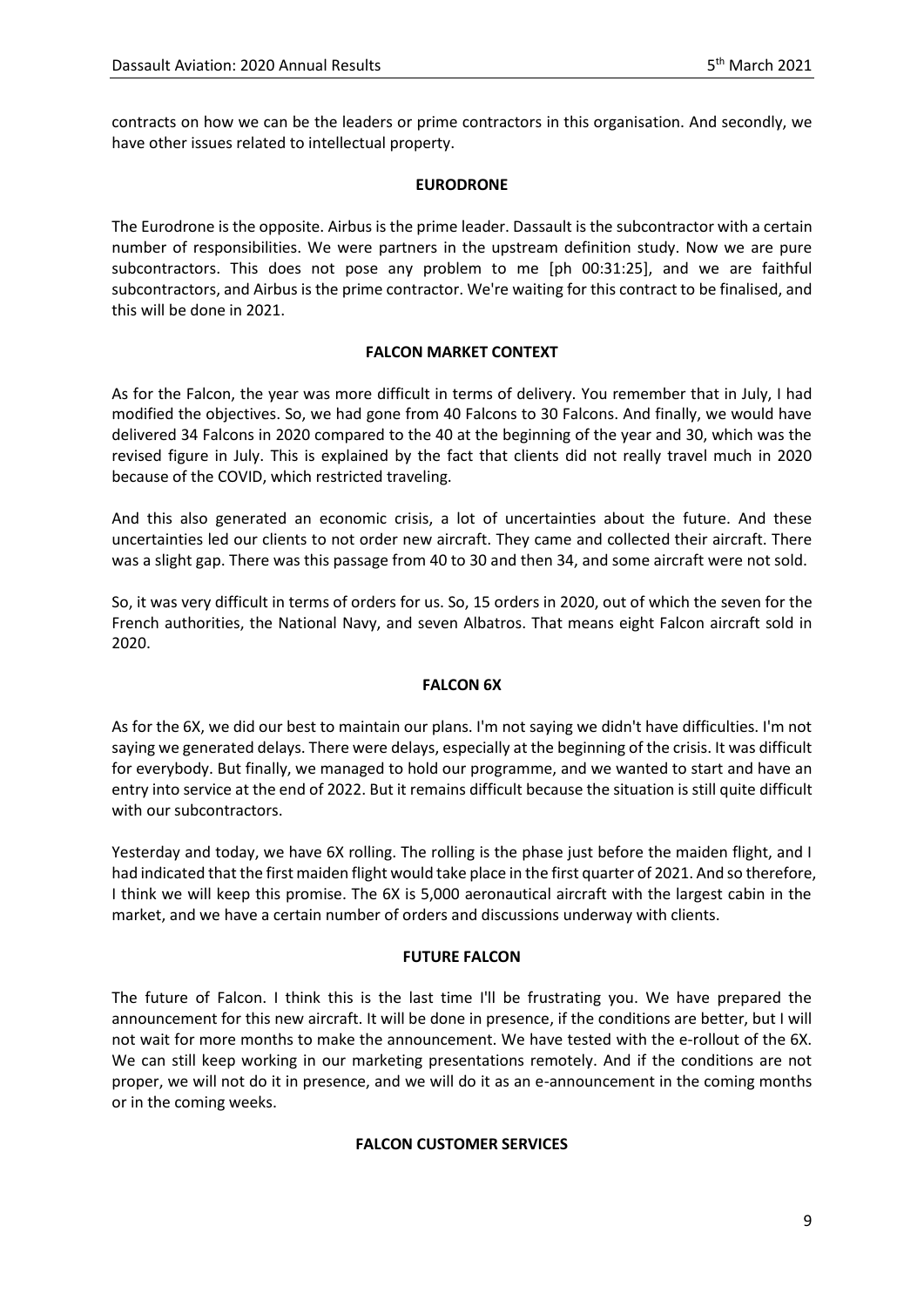As for customer support, this is very important. We have done a lot of efforts since a number of years. We're still number one, according to the AIN Specialized Magazine, which is an American magazine specialised in this area and in many areas. So, we are very satisfied. For two running years, we could win this competition of the best company in the area of business jets.

FalconCare, that is the other part of the MCO with associated Falcon services, and we have signed our 500th FalconCare contract. I think that our clients are very satisfied by this type of support for their aircraft with all the reactivity required.

### **FALCON: ECO-RESPONSIBILITY**

Eco-responsibility. I said it at the beginning, environment, it's very important. And what I think is the quickest to implement are the biofuels or the alternative fuels. Our aircraft today can only use 50% of biofuels. We're working so that they might be compatible at 100% with biofuels, and we are going to set up a biofuel [ph 00:36:15] line. We already wish it. This is not only in France, it's in the whole of Europe. And all the majors in the world would like to produce in a green way.

We don't want to have deforestation to produce biofuels. Everything has to be compatible with the environment and environment-friendly. And we should be able to distribute the biofuels, equip airports with this biofuel capacity and begin as soon as possible to introduce biofuels, not only in the commercial aviation but in our business jets. This is something in the short term that can really bring down carbon emissions in aviation, which account for 2% or 3% of the carbon emissions in the world.

Another eco-responsible approach in the entire aircraft cycle, we talk about recycling a lot. And right from the beginning of the design of an aircraft, we will try to design the recycling through the different lines - the metal line, the battery line, et cetera - so that we can choose this equipment or that equipment because then it could be recycled.

This process of extended design offers [ph 00:37:42] has encompassed this, too, which is ecoresponsibility. Active participation in the French, European and international environmental research programs. Clean aviation, we are in Clean Sky and SESAR, so we'll be able to prepare these future technologies in certain number of areas.

Reducing our carbon footprint by the way in which we navigate, the way in which the Falcon crews can use software that optimise flight plans according to the fuel utilisation. If you have optimised routes, if you are on time, then you can more easily reduce your consumption during a trip and this for each flight, for each crew.

And the last point, we are, of course, part of the hydrogen - the new breakthrough technologies, and we want to lighten our aircraft and consume less also.

# **TRANSFORMATION PLAN (1/3)**

The transformation plan, I'd just say one word. It was pursued in spite of the COVID crisis. It was slowed down, but we are still developing our new digital tools, for example, Big Data with the verticalized MCO [ph 00:39:10] and with our armies. This is being deployed. And we are pursuing the integration of new Dassault system tools like 3DExperience so as to generalise this in the company.

The industrial performance, we are preparing for the future. We want to be better in all areas. And the infrastructure upgrades that I've already mentioned, and this is being pursued.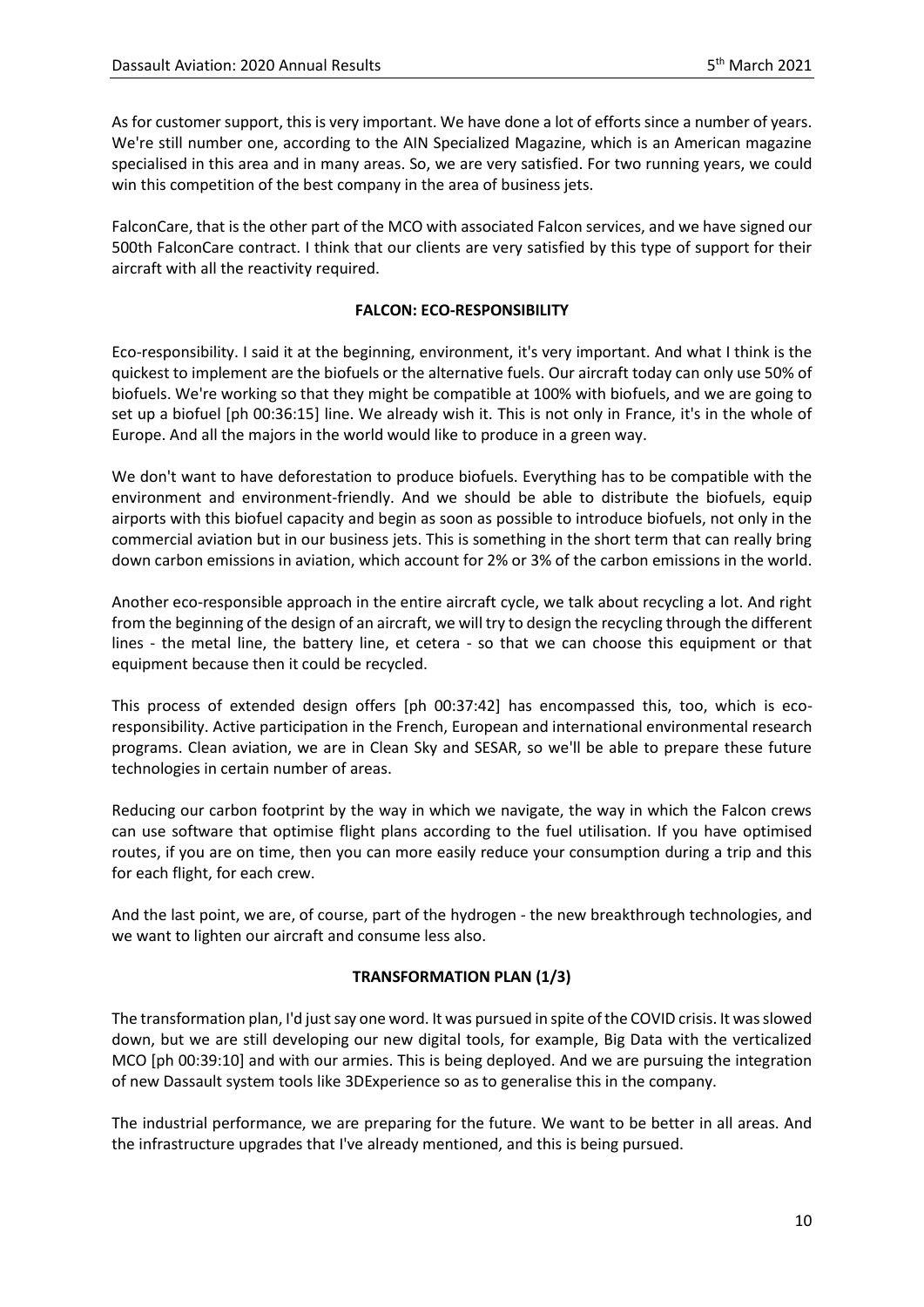# **TRANSFORMATION PLAN (2/3) GEOGRAPHICAL FOOTPRINT FALCON SERVICE CENTRES NOT INCLUDED**

This was slowed down because the entire public sector was at a standstill for a certain number of months. So, there are certain delays in the setting up of this infrastructure, but we are following all this.

And all our sites, as you can see, are affected by this upgrading, and this will allow the company to probably work in all these different lines with these different tools so that we can prepare for the future. This is true in France. This is true within Dassault Aviation and also at Le Bourget, in our subsidiaries. It's also true in our foreign subsidiaries at DFJ, in India where we are developing. And you'll see a film which would show you where we have reached in India because we talked a lot about India in the past few years, and you're going to see the first results.

### **TRANSFORMATION PLAN (3/3) GLOBAL NETWORK OF FALCON MRO SERVICE CENTRES: + 60 LOCATIONS**

And the plan covers the integration of our new service centres. We suffered about that in 2020 because of the drop in air traffic.

## **MAKE IN INDIA**

And I'm going to show you the film, which will be a very good illustration rather than this slide. You're going to see the results we've acquired.

[video presentation 00:40:48 to 00:42:06]

# **CORPORATE SOCIAL RESPONSIBILITY HIGHLIGHTS 2020**

So, you see work in progress. Our ambition is to go all the way to the final assembly of a Falcon 2000. And we already started making Rafale parts. So, ramping up Indian [? 00:42:24] is always too long. But as you see in the film, it's not just images. It's not just pictures. It's really happening. We're very happy with the workforce.

And when COVID hit, we repatriated our French teams from Nagpur because it was a bit more complicated there than on Indian Air Force bases, and they were kept up. And we have already integrated parts made in Nagpur in our aircraft certified by the same principles as all our parts for Falcons.

As to CSR, we are interested in social impact in Dassault, too. We're very honoured and proud to say we were ranked number one of French aviation, navy, and space companies in terms of GHG reduction. So, our determination to pay attention to those areas is paying off. It's an effort, a significant effort, that we are making on all of our sites. For example, Mérignac, we planted hundreds, if not thousands, of trees to offset buildings we built.

# **ORDER INTAKE, DELIVERIES AND BACKLOG IN UNITS**

And now to the financials. You can see the 15 Falcons I mentioned here, the 34 deliveries I mentioned, which gives us a backlog of 34. Rafale, no additional order because the Greeks came in and the French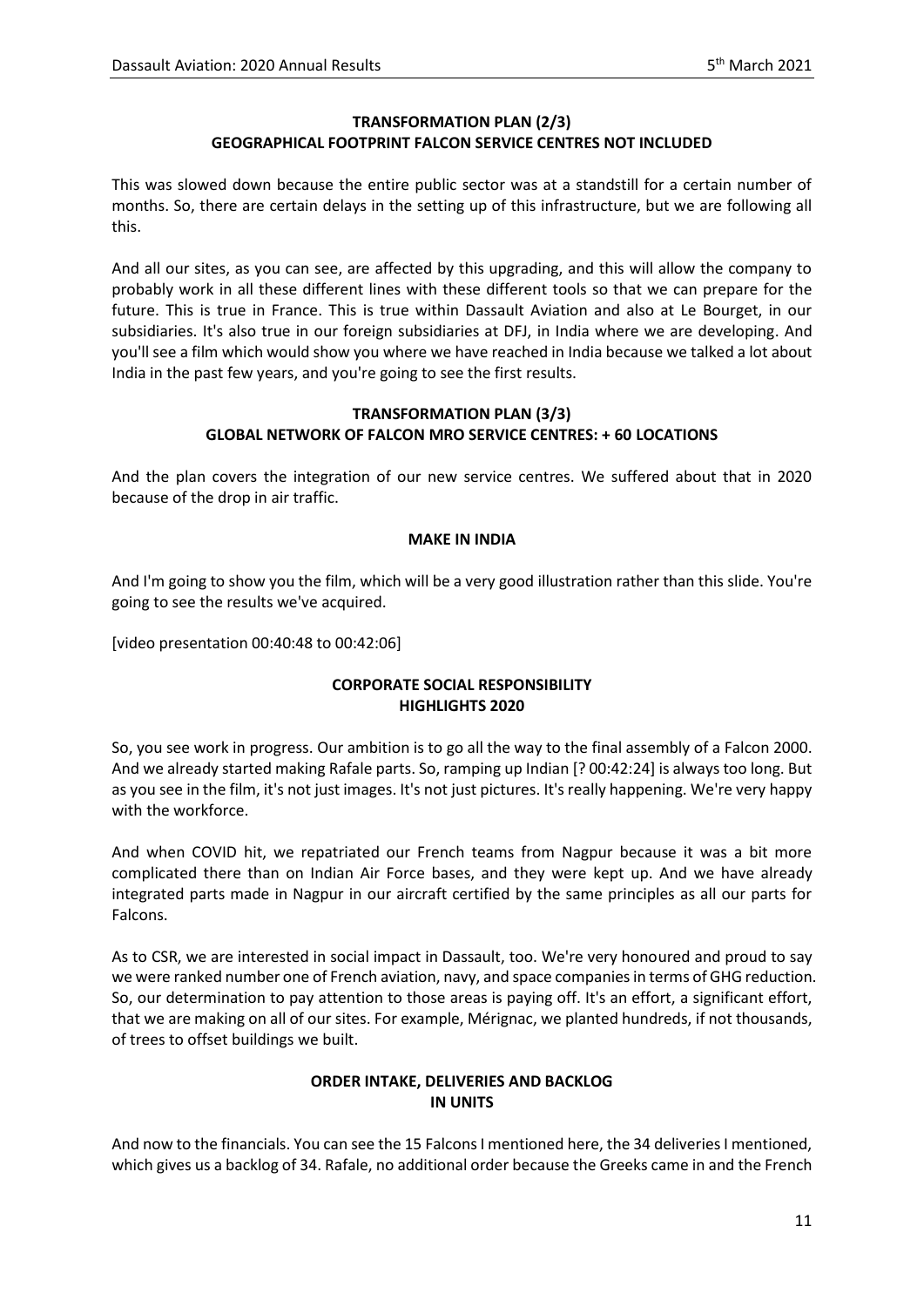delta came in, in early '21. So, it will be in this year's results. 13 deliveries planned will go up in the coming year. It adds up to 22 [ph 00:44:30], but this does not include the Greek and other aircraft we already delivered to India and the French orders.

# **ORDER INTAKE, NET SALES AND BACKLOG IN € BILLION**

So, 3.5 billion euros for our order intake, net sales of 5.5 billion euros and a backlog of 15.9 billion euros at the end of 2020. What's most representative of the business and the balance between our business is what you see in the middle, the net sales. You see it's basically 10% of what we do is in France; 40% from Falcons and 50% from exports. So, you see this civilian-military balance 60-40, and France, international is - 10% for France, 90% international.

## **INVESTMENTS**

Investments, in spite of the prices and in agreement with our shareholders as recommended by the Board, we did not reduce our investments, be it in terms of getting ready for the future, technology investments or modernising our infrastructures, i.e., our industrial investments.

## **CONSOLIDATED SELF-FUNDED R&D IN € MILLION AND % OF NET SALES**

R&D. Self-funded R&D, 538 million euros, similar to the previous year. So, we did not reduce our effort. And in spite of the crisis, we kept up the effort, thanks to 6X and the new Falcon, I can't tell you about yet as well as technologies to be future-ready.

#### **THALES**

Thales published its results yesterday. 937 adjusted net result, and part of that feeds into dividend. This net margin is 5.5% for 2020, which is down compared to 2019, like for many of us. And on that basis, we are calculating our net income.

# **ADJUSTED CONSOLIDATED INCOME STATEMENT**

So, operating income, 261 million euros. So, that's 4.8% operating margin, which is down from 2019, of course.

So, after reducing taxes and computing the link with Thales, the net income is 396 million euros, a net margin of 7.2%, earnings per share of 47.6 euros, down from 2019. Once again, we didn't pay any dividends, not even any instalment, while we kept paying incentives and profit-sharing.

# **CONSOLIDATED AVAILABLE CASH**

Cash. We're using the cash to deliver Rafales. So, it's natural it goes down, that's the way the working capital works.

#### **DIVIDENDS**

Dividends, we paid 103 million euros in 2020 and zero for 2019 when we were supposed to pay 212 million euros. The payout is still the same. So, the dividend per share is 12.3 euros.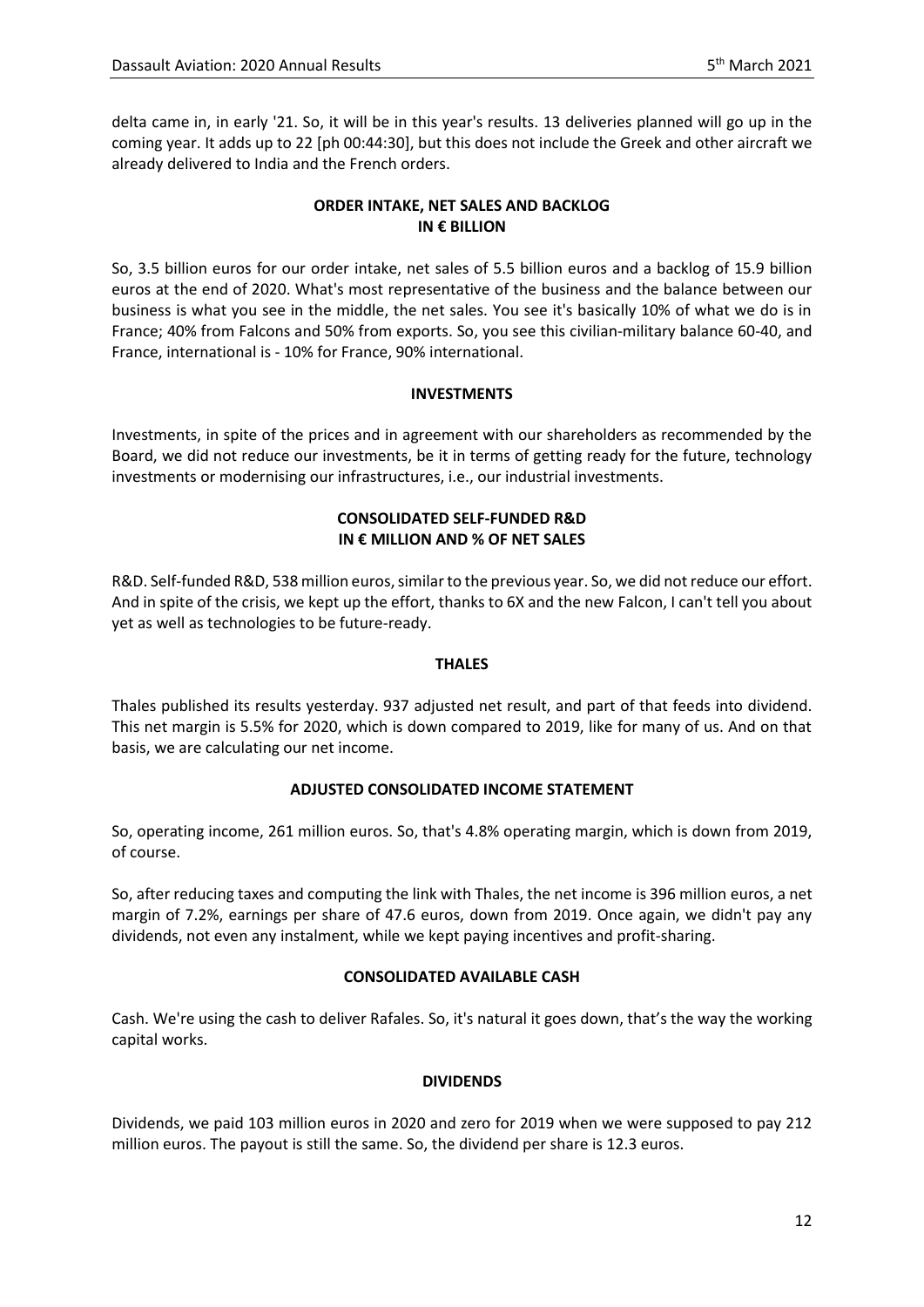Next to that, in 2019, we kept paying profit-sharing and incentives to employees. And in 2020, it will be 85 million euros.

## **SPLIT OF THE PAR VALUE OF THE SHARE**

Split of the par value of the share. We've been wondering or people have asked us about this for years. So, with the agreement of the Board, we're going to propose a split by 10, so we can align our share value with our peers in the industry. So, if it's 930 euros, I'm not sure exactly what it is today, if you divide it by 10, it will be just below 100 euros. And when it goes up, it will be just above 100 euros. Sometimes, it's gone up to above 1,000 euros. So, this will allow small investors to buy our shares. So, it will make the share more liquid. This will happen in the second half year. This takes time.

## **OUTLOOK AND STRATEGY**

One of the conclusions for 2020 is that, first of all, our dual model is quite relevant and resilient in such an extraordinary crisis. For 2021, our top actions will be to keep exporting Rafales. It's fully mature, and the advent of the first export contracts - Egypt, India, Qatar and now Greece - are giving rise to more demand from other countries, and we would like to honour these as soon as possible. I know you'll ask me when. It's harder to say.

Secondly, we're going to go back to selling Falcons. It will depend on how the crisis pans out and its aftermath. After the end of the health crisis, will we see an economic recovery, in which case sales will pick up again quite naturally. Otherwise, it might take a bit longer. And for us, Dassault and Falcons, we're looking at the new aircraft coming in with the Falcon 6X, and the new aircraft we'll be presenting soon, which will drive recovery.

Military developments. The new Falcon; that's underway, keeping our engineers busy, our design team busy. And we are wondering about SCAF and NGF, will we be able to launch this future phase? Will Airbus secure the Eurodrone contract is another question. We have. We'll keep supporting our aircraft. And I hope we stay at the top of the pyramid in terms of support ranking. Might be harder to achieve because we flew less, and we'll continue with our Make in India, developing the activities referred to DRAL.

Our guidance for 2021, delivery of 25 Rafale. That's the contracts we signed. And as usual, a careful guidance of 25 Falcon. And there's still a lot of uncertainty because of the COVID crisis and its impact on the business jet market. But sales will be going up this year.

# **PRESS CONFERENCE 2020 ANNUAL RESULTS – MARCH 5, 2021**

That's what I wanted to share with you by way of introduction. And now we can take your questions.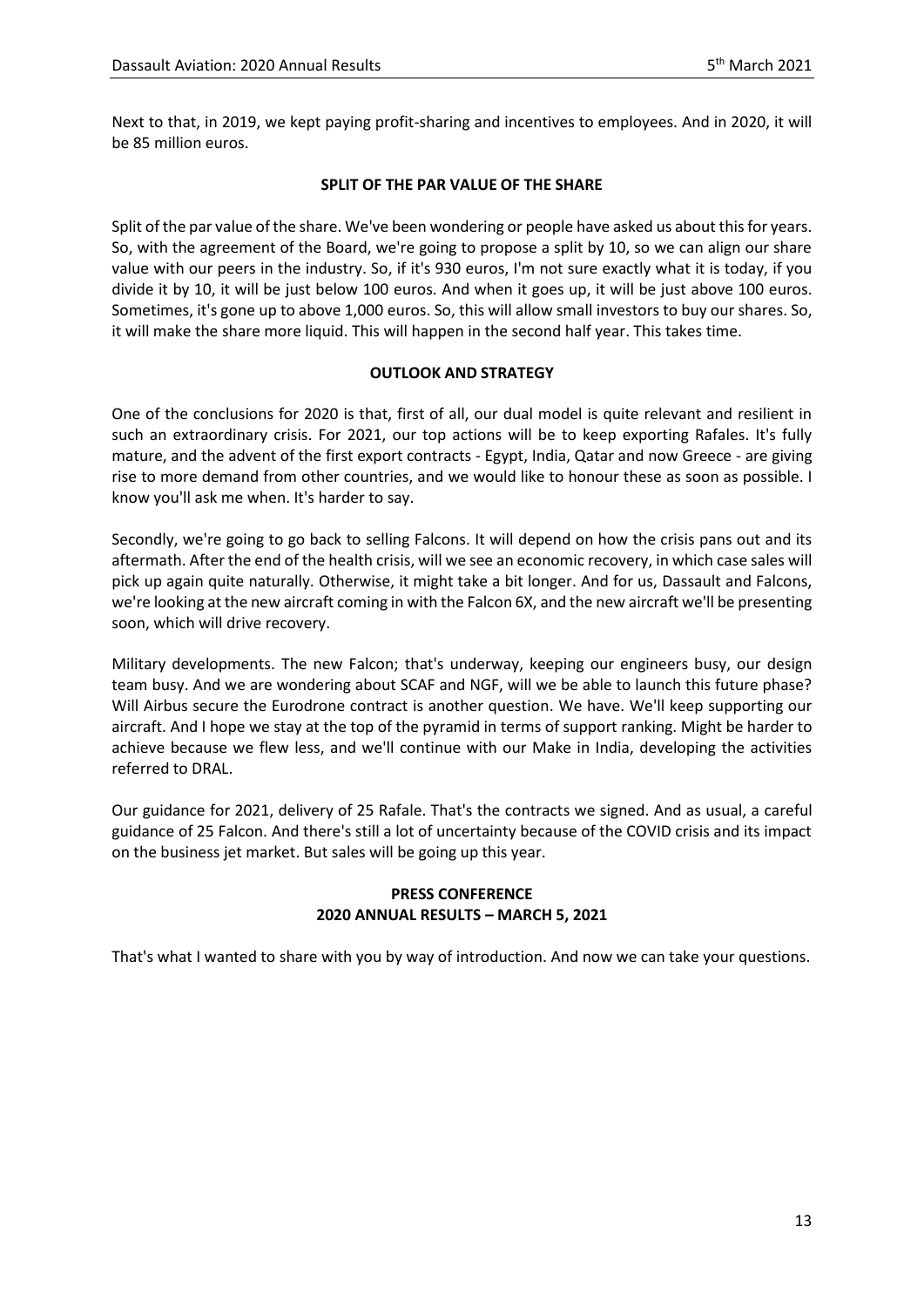## **QUESTIONS AND ANSWERS**

**Éric Trappier (Dassault Aviation):** We'll do this a bit differently. We have Mathieu Durand, who's going to be sharing the questions you sent ahead of time and in real time, and I'll answer them. Mathieu, you have the floor.

**Mathieu Durand (Dassault Aviation):** A question from Thierry Dubois, Aviation Week, for the Rafale. Where have you reached in Switzerland, in Finland, in Indonesia and in Croatia?

**Éric Trappier (Dassault Aviation):** The question as such is very interesting. There are already 4 countries that are mentioned. And I'd like to confirm that they are under discussions with us. There are countries where it is a standardised discussion. There's a call for tender, which is the case for Switzerland and Finland.

There are other countries where it is a bilateral discussion. As you know, you're used to this, I won't say more, but I have hopes that among these four countries, we will have results in 2021.

**Mathieu Durand (Dassault Aviation):** Question from Véronique Guillermard, Figaro; and [? 00:54:23]. What about the global business aviation market: North American, Chinese, et cetera?

**Éric Trappier (Dassault Aviation):** It was very difficult in 2020 at the beginning, but it's less difficult than commercial aviation, civil aviation. The air activity of the business jets took off more easily than civil aviation. We observed 80% compared to a normal year. A lot of domestic flights, of course, for business aviation.

And secondly, we do not sell a lot of new aircraft. And there was a strong drop among our competitors in terms of percentage or drop in the activity, around 30%. Preowned aircraft; the market did very well. You have the new arrivals in business jets. They don't want to have a new aircraft because they don't want to wait for it. And they're ready to put in a little money to have a preowned aircraft and fly immediately with the business jet considering the crisis in civil aviation. So, that is encouraging for us. This means that the number of potential global clients in business aviation is increasing, and that is positive.

Geographically speaking, it's difficult to say as very often, when you come out of a crisis, you see it coming from the West when you live here in Europe. And we observe in the United States a slight recovery. It's quite recent because the United States were very strongly hit by the COVID crisis, but they have an ability to rebound. They are very flexible, and so therefore, they recover very quickly. And in the United States, we observe a slight brightness in the field of business jets.

In Asia, things are more difficult because China; things are highly controlled. It's always been so, but it's even worse today. And the rest of the Asian countries, it is picking up, but this is just the beginning. The crisis did not improve all this. But some countries are interested in Asia.

Europe is the continent that is most affected. Everything stopped and halted in Europe. The crisis was the most difficult for the European countries where aviation stopped. We even saw, considering the increase in the environmental pressures, some internal flights were stopped, whereas other countries are developing domestic transport because that is a sector that helps create more momentum in the economy.

So, to do that, you have to have more air transport, not to mention train and the other modes of transportation. So, this is what I wanted to tell you about the market. Throughout 2021, we will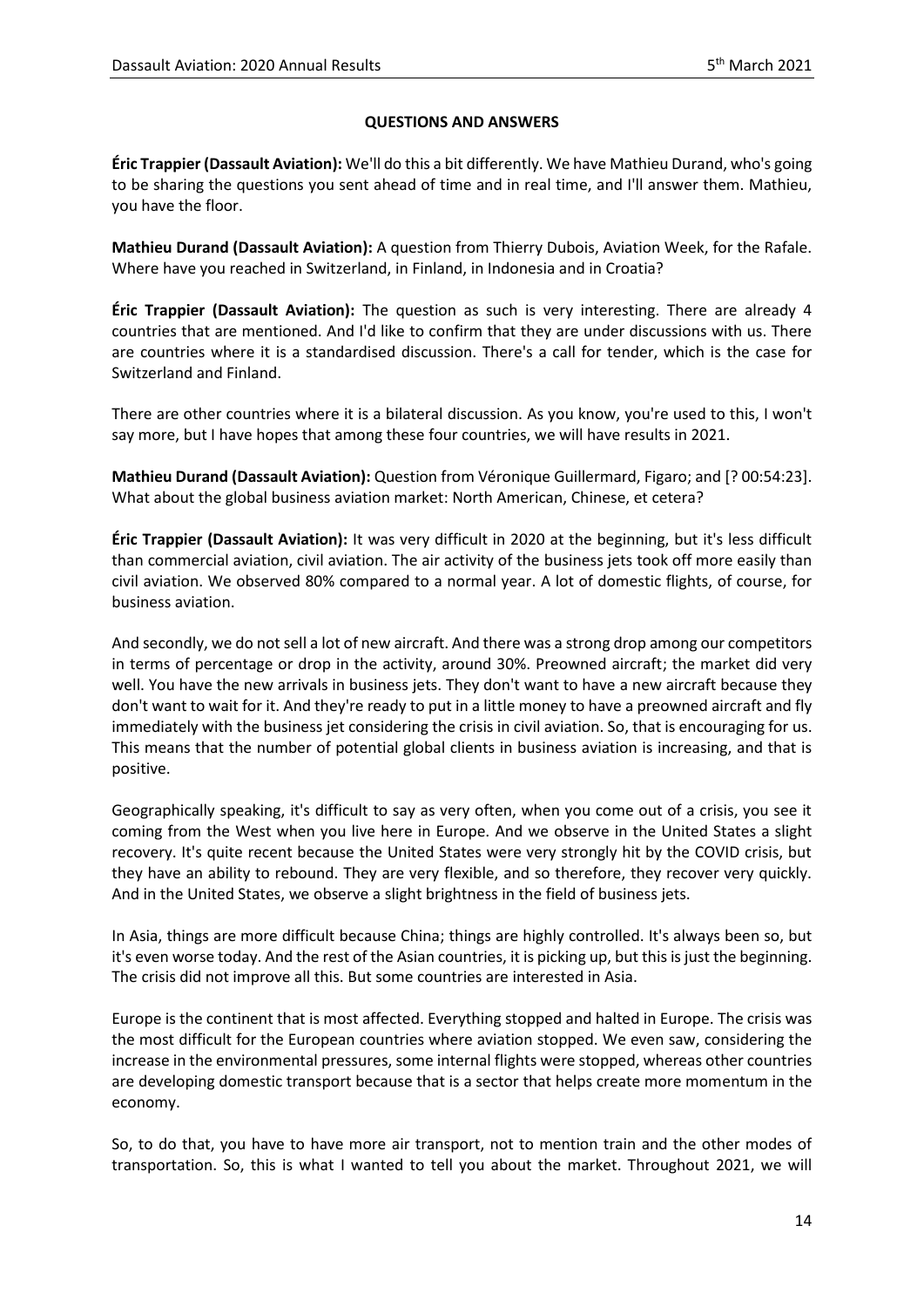observe this hope, which is coming from the United States, and I hope that Europe will pick up soon after.

**Mathieu Durand (Dassault Aviation):** Question from Michel Cabirol, La Tribune, on NGF. How can Dassault be a leader if Airbus is two thirds of the load? Are you expecting the best athlete principle?

**Éric Trappier (Dassault Aviation):** I'm sure we'll have questions on NGF. This is a good question. I've already accepted it. We can handle the project with this one third/two third workload. It's possible where architects, if the roles are distributed well, if we manage the project - we can manage the project, we can do this. What would be more difficult will be one third, one third for all packages, then it would not work anymore because I need the tools to be able to manage the project.

So, one third, one third, one third is complicated. But it should also apply to the work packages and even the strategic work packages, for example, that's the flight controls. If I'm told there's no leader in flights controls, they can't work. You need someone in charge. I'm just mentioning that example, there are several. That's the issue today.

If we have too much joint work, so there's no leader anymore, or if we give too much responsibility to Airbus, who is counting Spain and Germany, then it becomes difficult for Dassault to play the role of the prime contractor. Airbus accepts Dassault is the prime contractor, but we also need to be able to commit to the three countries to play that role. That's a difficulty now.

**Mathieu Durand (Dassault Aviation):** Question from Pierre Tran, SLDinfo; and Thomas Halgoff from Handelsblatt on the NGF. As for intellectual property, the French say that the German want access to all the know-how from their partners, but the Germans want access only to the work carried out together. What is the reality according to you? What would be the compromises? And how can we reach such compromises?

**Éric Trappier (Dassault Aviation):** We must not caricature this issue regarding intellectual property. First of all, as in any area, the one who creates is the owner of his technology. The creator must be protected, not the one paying. Although we confuse the one paying and the one creating, the creator remains the owner of his intellectual property.

And especially the background, as we call it, that is for Dassault. 70 years of experience, that is our property in terms of technology. That doesn't mean that we are not ready to use this intellectual capacity to build a future programme. No. But it cannot force me to give intellectual property. It belongs to me. I can share it if I wish to share it, but I remain the owner.

As for the studies that will be carried out from tomorrow onwards together, this is the foreground. In the field of foreground, there are no problems regarding the topic. We have clauses that allow us to protect the foreground, considering third parties that would not be part of the foreground. So that is done. And so, from that point of view, the issue is not between Airbus and Dassault. We share the same values as industrialists. It is between the states. And that is where we have certain issues.

I have to reassure those who mix up intellectual property, those who talk about the black box. The black box is an American aircraft. It's a black box. You cannot look into the box and find our orders inside. There will be no black box in the FCAS from Dassault. Everything will be open. All the companies developing our programmes, even if some responsibilities are strictly Dassault or strictly Airbus, states will have access. They will know what is in the black box. So, there's no black box. It's got nothing to do with intellectual property.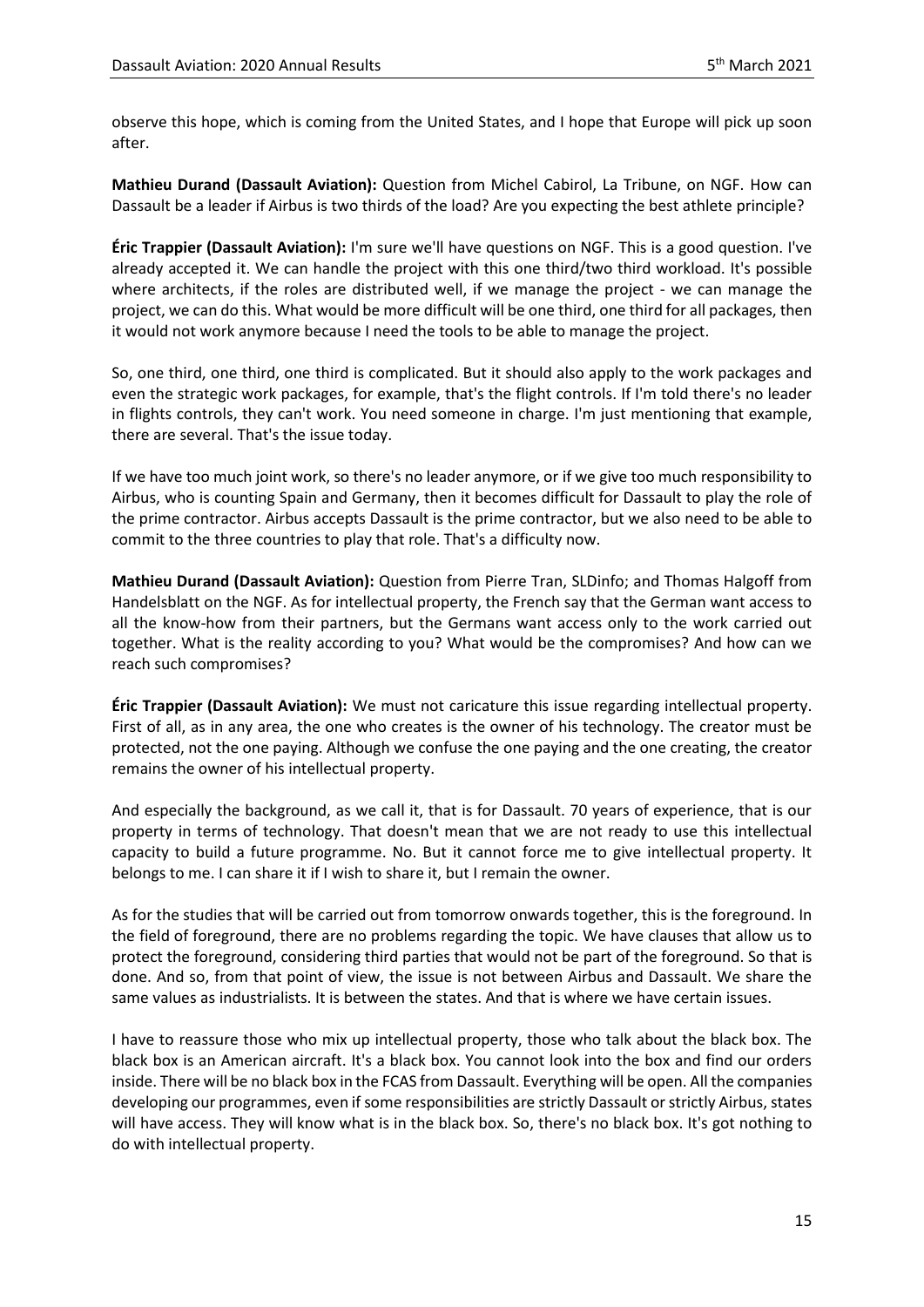**Mathieu Durand (Dassault Aviation):** Question from Thomas Hanke from Handelsblatt for NGF. Dassault is talking about its technological superiority vis-à-vis Airbus. But what about flight controls, stealthiness, et cetera? I mean, is it that easy?

**Éric Trappier (Dassault Aviation):** It's not very easy to know who is superior compared to the other. This question was never there. This is just imagination. It does not exist. The topic today is to ensure a proper implementation. We need to have levers. I need to take responsibility to commit myself visà-vis the states. And it is within this responsibility and the sharing of tasks [ph 01:03:18] that we have this problem.

As for superiority or no superiority, I cannot measure. It's not up to me to do that. I just know that for the past 70 years, I built flight controls for fighters, and I built flight controls for my Falcon aircraft alone. I do this alone. And this gives me a certain amount of experience. Maybe others have other experience. I have a lot of respect for Airbus and the flight controls of Airbus. But that's the design office that is in Toulouse.

And we can talk about all the different topics like that. So, there is no comparison as such. There is an experience that we're trying to highlight. But the issue right now is the sharing of the workload to have a proper control of all this.

**Mathieu Durand (Dassault Aviation):** A question from Dominic Perry and Ann [? 01:04:08], Les Echos. The German trade unions would like to build a second NGF demonstrator in Germany. Do you think there is a possibility or a need for that to happen?

**Éric Trappier (Dassault Aviation):** Well, the question is generating a lot of other questions. So, I'll answer all these issues one after the other. First, if we build a demonstrator and if we were to build another one, which is not planned today, this is not asked for by the states, but if we were to build a second one, we would build it in the same way.

We're not going to have a manufacturing plant for a demonstrator. That would be shared between France, Germany and Spain. And the second demonstrator done differently. So, it would be a second identical demonstrator. Then the problem is not from Dassault. If I'm paid for a second demonstrator, I'm very happy. It's the question of the different states. So, it's an issue between the different nations, between the different states.

**Mathieu Durand (Dassault Aviation):** A question from Pierre Tran. The Franco-German discussions on the FCAS, are they on - this question regarding exports.

**Éric Trappier (Dassault Aviation):** The answer is no. There was this entire issue of the continuation of the [? 01:05:22] agreements. So today, there is nothing of all that in the FCAS. That is on the topic.

There's a fact. The perception in Germany and the perception in France can be different, but there were agreements signed between the states for the ability to export a fighter done together. But now we're not just two, we are three. We're talking about the French and the German, but now we have the Spanish also.

**Mathieu Durand (Dassault Aviation):** Question from Mathieu Rabechault, AFP. The current discussions on NGF and FCAS, does it allow us to have an agreement signed in time for the validation of the electoral constraints in Germany?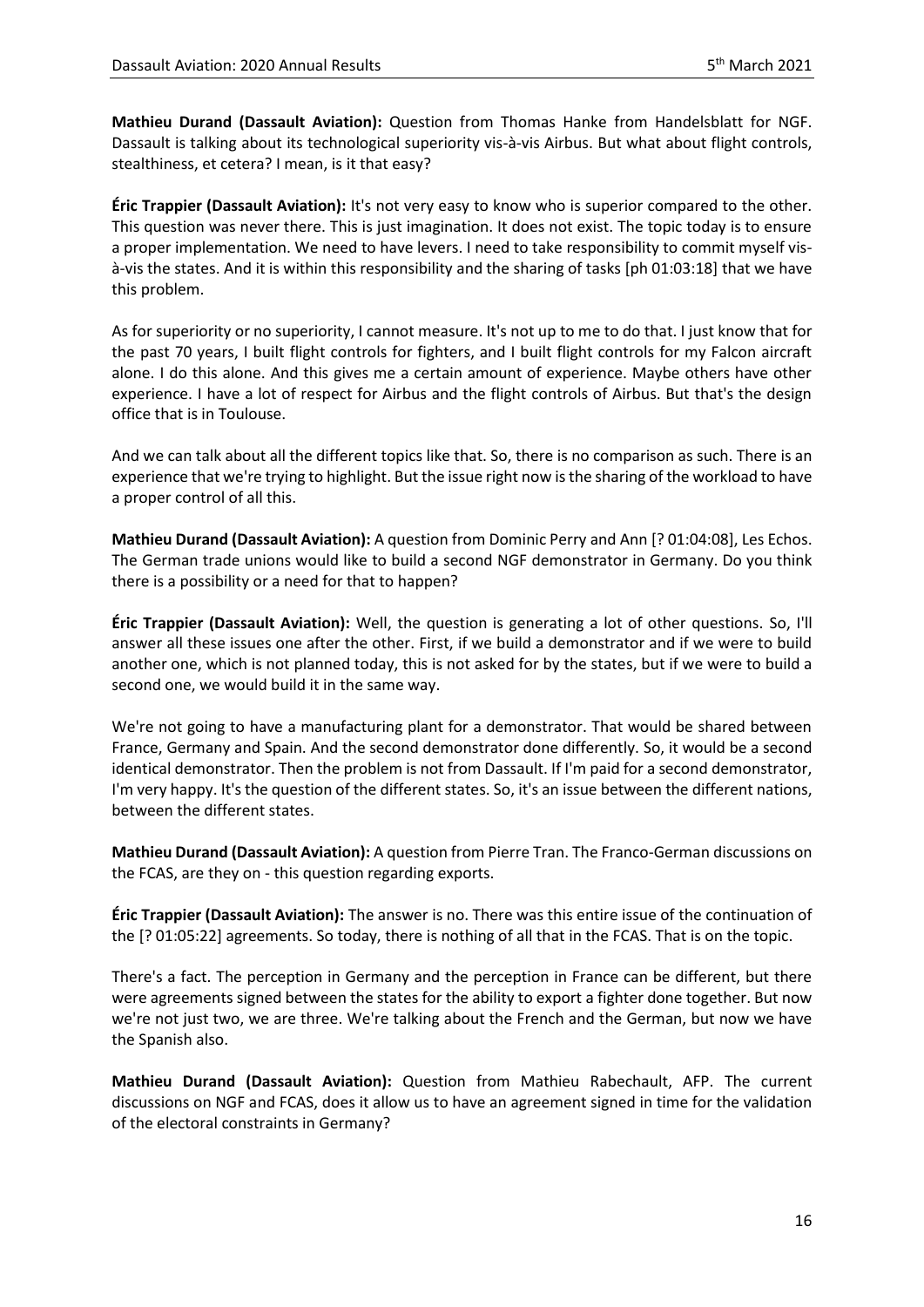**Éric Trappier (Dassault Aviation):** Well, each country has its own constraints. A cooperation fighter aircraft or programme in the defence industry, these are programmes that will take place over 30 to 40 years. So, to just look at the elections in each country - because not only in Germany; we will have elections in France, we'll have elections in Spain, too. So that is a difficulty.

We need to have a governance process that can do - I mean, the elections will take place. The governments will stand from the results of these elections, but we need to have a certain amount of resilience and persistence in the decisions. We shouldn't have a strategic and industrial calendar based on the electoral calendar.

So, there are elections in Germany. We know that. It's going to be in 2021. There'll be another one in 2022 in France. Fine. But we have to agree, of course, but we cannot agree and, especially if there are disagreements, solve the disagreements just because there are elections in Germany.

**Mathieu Durand (Dassault Aviation):** Question from Michel Cabirol. How are the French specificities managed for the FCAS? The nuclear, navy, who's going to pay?

**Éric Trappier (Dassault Aviation):** Well, listen, as a leader of NGF, I have a clear request to take into account in the future an aircraft that will be on an aircraft carrier, and the aircraft carrier that was launched a few months ago in France. So, I have an imperative from my government so as to put that aircraft on the aircraft carrier. So, therefore, we need certain choices, we need certain arbitrations, we need to make certain number of decisions. As for the nuclear, it's the same thing. And I won't say anymore.

**Mathieu Durand (Dassault Aviation):** Question from Dominic Perry from Flight. Dassault and France; could they do FCAS and NGF alone?

**Éric Trappier (Dassault Aviation):** Well, you have to ask France. It would be a political decision. But on technical terms, Dassault can make aircraft alone. Of course, we make Rafale and Falcons alone every day. Secondly, Safran can make fighter plane engines. They've done it for Rafale. And third, Thales can make radars, countermeasures, a number of electronic equipment.

So, if you add Dassault, Safran and Thales and that MBDA for missiles, the answer technically is yes. But the real question, the real challenge here is efficacy. Do we want to make a fighter plane cooperation, a fighter plane that meets the operational needs of three countries for 2040? And that's effective that we can export because it's competitive compared to American and Chinese even competition.

If I listen to Americans fairing [ph 01:09:21] Chinese and Russian competition, and at what price for each country, you see, what's the budget for each country. That's the question that each country needs to ask. We're working in cooperation to be more effective, not just for the fun of it.

There's an operational need. We feel a commitment to keep and - budgets and the DGA reminds us every day that we have to lead to keep to budget. So, can I be the prime contractor [ph 01:09:56] when I'm told who the subcontractor should be, how we should work. And there are three of us deciding, that's hard because I'm alone facing two.

**Mathieu Durand (Dassault Aviation):** Question from Dominic Perry, Thomas Hanke. Do you think that the FCAS and the British Tempest could merge at a later stage? And if so, don't you think you'll have the same intellectual property issues with the British, and this will be made worse because of the links between the British and the American links?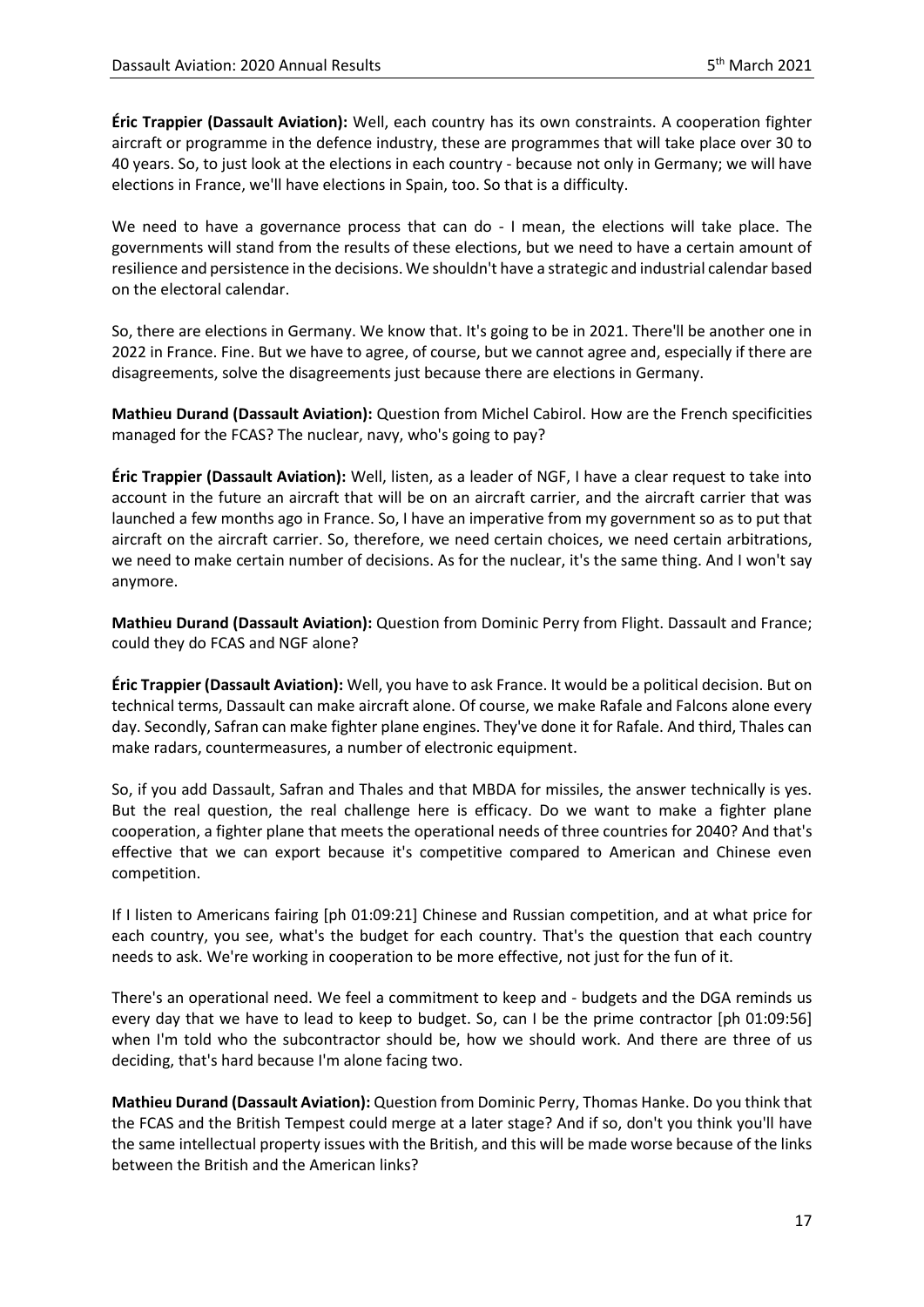**Éric Trappier (Dassault Aviation):** This gives me an opportunity to talk about the British. The cooperation between the United States and the British on the F-35, I don't know if the intellectual property is with the Lockheed. The Americans, their technology, the stealth technologies are very well locked, especially the black box vision generated in Germany that must have this vision of the black box by the American experience and not by the French experience.

So, yes, we have to know that there will be difficulties with the British in that area. But we have begun with the studies with the British. And we can work with the British also. Merge the FCAS and the Tempest, that is not on our agenda.

**Mathieu Durand (Dassault Aviation):** A question from [? 01:11:28] Mr. Cabirol and [? 01:11:31]. Don't you think that the FCAS might die in the near future? And don't you think we need to have something else? The Americans have the F-15, which is regularly upgraded, and which will remain operational for decades to come.

**Éric Trappier (Dassault Aviation):** Well, I do not know. I don't think that it's going to die soon, but I cannot say that the patient is not in a difficult state. So, that is where we are, but we still believe in it. We still believe that we can succeed.

And if we don't succeed, the question would be what is our plan B. And our plan B, well, I'll not talk about that today, but it must integrate the ability of states to have plan Bs. Each company always has a plan B. It does everything so that plan A might succeed. But the day when plan A does not succeed, it needs to have a plan B. So, either plan A works, or you go directly to plan B.

**Mathieu Durand (Dassault Aviation):** Question from Stephan [? 01:12:45]. What about the FCAS reported parts?

**Éric Trappier (Dassault Aviation):** Well, Germans are responsible for the Eurodrone and they are responsible for remote carriers and the system of systems. We don't have any responsibility in those areas.

**Mathieu Durand (Dassault Aviation):** And now to the Eurodrone from Dominic Perry. There are questions about Spain being able to honour its part in development costs of Eurodrone. What would happen if Spain pulled out of the programme?

**Éric Trappier (Dassault Aviation):** I'm not saying this for Spain because Spain is a respected and respectable partner. But let me say this. Generally speaking, when you have a cooperation of several countries, each country wants more for its own country. It's only natural. And so, they say they can put a lot of money into it.

Right now, there are three of us, so at least one third of the development and the whole program because then it will be - when the aircraft come out, each will say they want more, as many as possible. And then you have to be able to come up with a budget. And once you start over the certain architecture and workload sharing, it's very hard to say, 'Okay, you're not going to have the budget a couple of years from now, then we can switch things around.' No, it's too late. So, it's really at the start. Everything is decided. And right now, it's three thirds.

**Mathieu Durand (Dassault Aviation):** Question from Ann [? 01:14:29], Les Echos, and Dominic Perry. The first deliveries of the Eurodrone will arrive later than planned; 2029, according to Airbus. How can you be sure that the plane will have the right technical levels?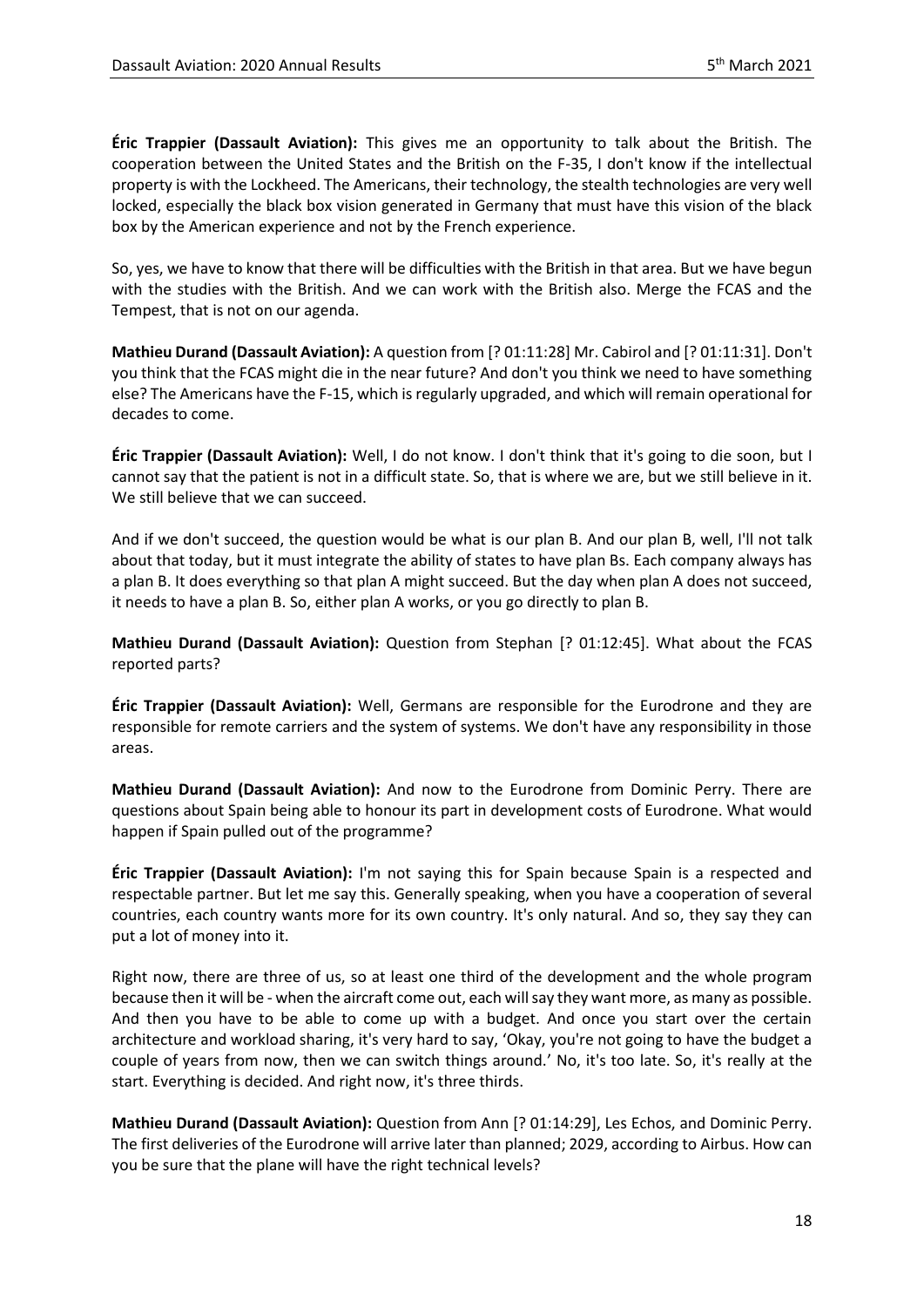**Éric Trappier (Dassault Aviation):** Well, I suggest you ask this question to the person building the Eurodrone, that is Airbus.

**Mathieu Durand (Dassault Aviation):** Maurice Pierre, [? 01:14:53]. The Franco-German project, will it follow the same winding road as the FCAS?

**Éric Trappier (Dassault Aviation):** No, I don't think so because the major difference today between the Franco-German programme, maritime surveillance, is that we have Mr. [? 01:15:10] who knows what he's talking about outside - that is Dassault. Who has the experience since 1958 of the maritime surveillance aircraft? Who else?

We had Atlantic 1, Breguet. We had Atlantique 2, that was Dassault. We had the upgrading of ATL2, that was Dassault and still the case. We have OCEAN. The verticalized support of our maritime surveillance and patrols, and that's our skill. And so, this topic is different. Is it on a better path? I'll let you analyse that.

**Mathieu Durand (Dassault Aviation):** Question from Mathieu Rabechault, AFP. What do you think about the competition with the Rafale in the midterm with the new American projects of fighter aircraft to take over the F-16?

**Éric Trappier (Dassault Aviation):** Well, I think it's very bright. We have an operational aircraft fighter [ph 01:16:12] demonstrated by the French Army or the National Navy. We are successful in exports. The first feedback we can have from the countries that have bought the Rafale is also very positive.

We have a compact aircraft that can do everything, air-air, air-ground, air-sea, because this is in the hands of the Navy, too. It is the smallest aircraft that can do all this with the range, with drag, which is very good with the payload which is very good.

So, the smallest versatile aircraft that is the Rafale, and this is why it is going to please and the passages were also known. It's had never been exported. But now we can say that it's a success for France. It's a success in terms of export, and it has a bright future for the French industry.

**Mathieu Durand (Dassault Aviation):** Question from Thierry Dubois. Egypt, India and Qatar, could they make new Rafale orders?

**Éric Trappier (Dassault Aviation):** We wish so, but you have to ask them the question.

**Mathieu Durand (Dassault Aviation):** A question from Véronique Guillermard of Figaro and [? 01:17:19]. What are the assets of the business jet market in the current context? Could this push some companies to invest in your aircraft?

**Éric Trappier (Dassault Aviation):** Well, its strength is flexibility, modularity, the ability to go through much less crowded airports. So, you can save time. We're going to have fewer trips as a consequence of COVID. The business travels will go down because for the use of video conferencing. Even though I believe seeing people for real is key when you want to see your customers or providers and work together, but it will be more effective.

So, business jets meet this, and the Americans have known this for a while, and the Europeans are starting to realise it. So, it will develop responsibly. And we'll be able to introduce ways of decarbonising through biofuel or new clean technologies.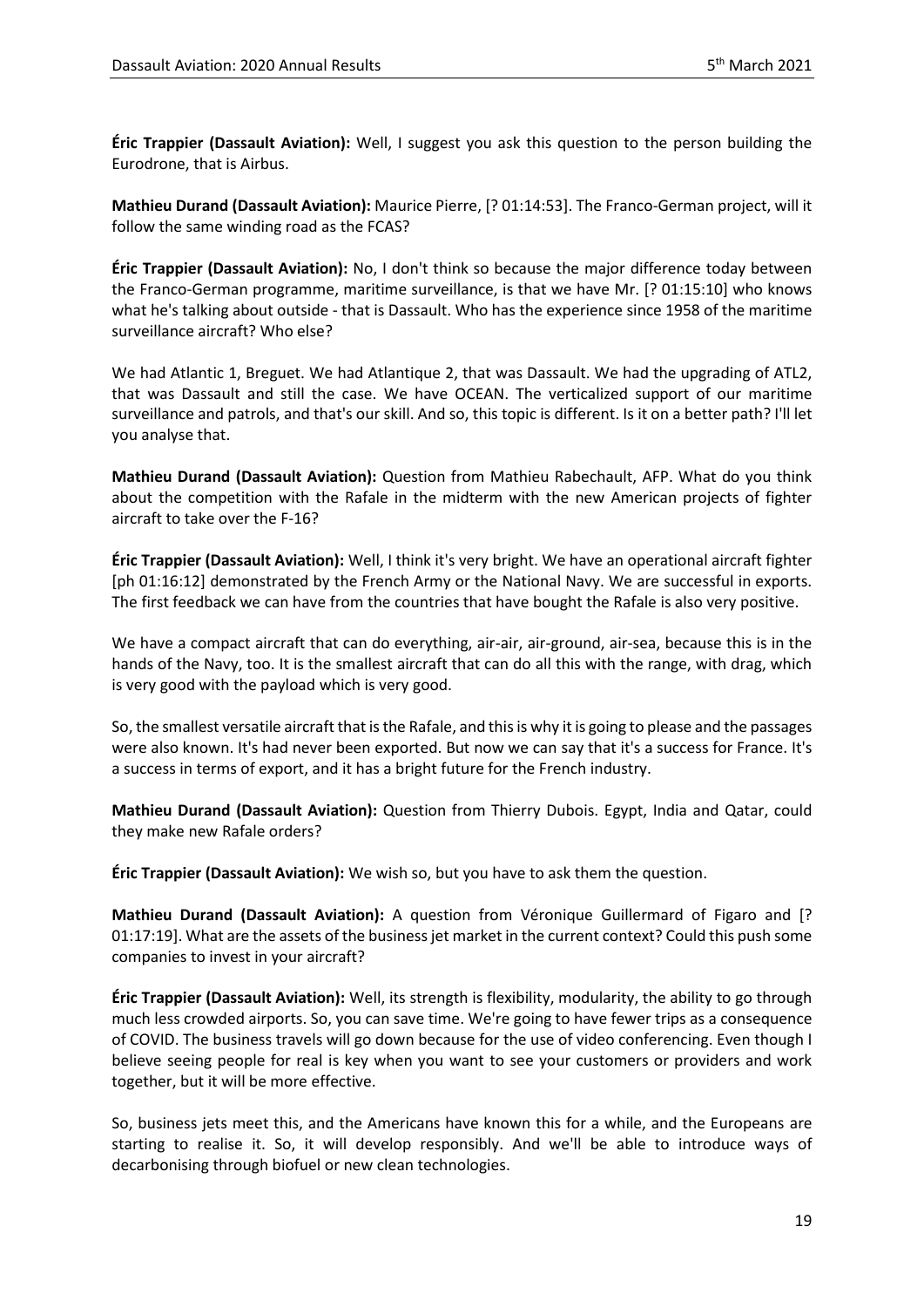The business jet market compared to the rest of the aviation market is very small compared to the global aviation, which accounts for 2% to 3% of carbon emissions. So, it's a tool. And the series of companies to continue developing relationships and being touched with people is something we really need and miss today.

**Mathieu Durand (Dassault Aviation):** A question from Dominic Perry. What is your road map for the green plan in 2035?

**Éric Trappier (Dassault Aviation):** We - talking here as Dassault, not GIFAS. So, we're a part of the CORAC programme. But the technology we're looking at need to meet certain programmes. The 6X programme is consuming less because the use of past technologies comes into play today. So, we're seeing a jump in the carbon footprint. And this will also apply to the new Falcon. Breakthrough technologies, that's for later, and we'll discuss a few years from now.

**Mathieu Durand (Dassault Aviation):** Question from Thierry Dubois. What is the role of Dassault Aviation in the biofuel line?

**Éric Trappier (Dassault Aviation):** Well, we are not going to create the biofuels. So, we are encouraging to use them because we can use them already today. I'd like to repeat, 50% right from today, we can easily go to 100% use of biofuels. Our clients are ready to do that.

Of course, you're going to pay a little bit more. You're going to pay a little bit more for the fuel. Our clients in business aviation and Falcons are ready to pay a little more for their fuels to fly with biofuels. So, therefore, we're encouraging the big ones, and we're working with some of majors in this area so that we can do that very quickly. This will happen before the breakthrough technologies.

**Mathieu Durand (Dassault Aviation):** Question from [? 01:20:45]. What about the preowned business jet market?

**Éric Trappier (Dassault Aviation):** Very well, they're doing very well, as I said earlier on. It developed during the crisis. A lot of clients went to business jets because civil aviation had halted. They didn't want to go into airports that are less crowded today, but that were still crowded. So, there's a greater health safety which is brought through the use of business jets.

**Mathieu Durand (Dassault Aviation):** A question from Thierry Dubois. All the French Rafales, are they at the F3-R standard?

**Éric Trappier (Dassault Aviation):** Yes, they will follow that standard. As far as I remember, this should be in 2022. This is underway. The retrofitting is underway. It should be ready by 2022.

**Mathieu Durand (Dassault Aviation):** Last two questions. Michel Cabirol, La Tribune, for the Rafale. Could you increase your production if you obtain new orders?

**Éric Trappier (Dassault Aviation):** This is a question I've been hearing for the past 10 years. 10 years ago, the question was the number of orders. And today, some believe that if we have too many orders, we won't be able to do this. But I don't care. It's going to give a headache to our producers because we have to increase the speed, and it's a lot of work. But this is not the same type of issues as we had one year ago where we thought that the chains [ph 01:22:08] would stop.